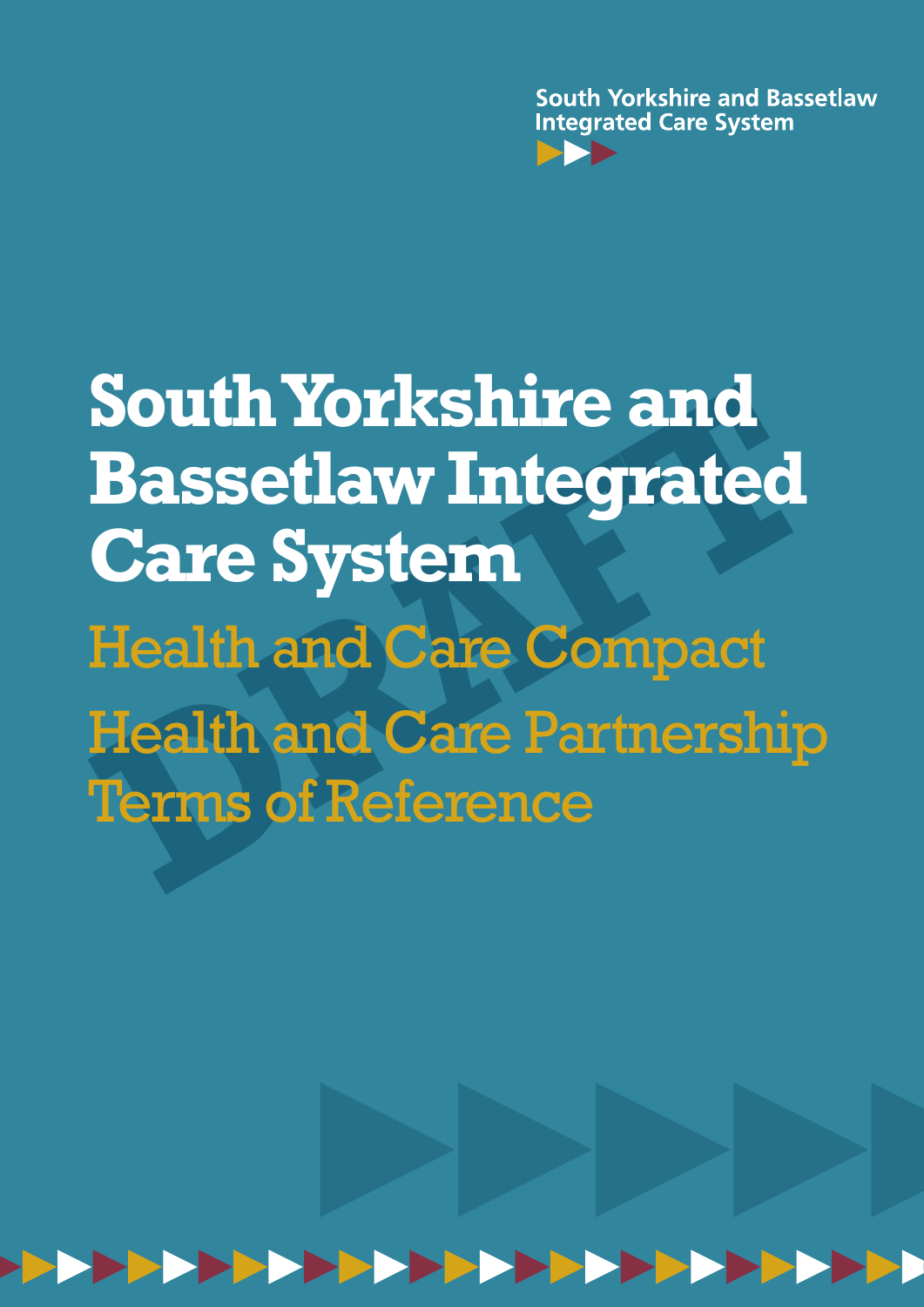# **Contents**

| <b>Introduction</b>                                   | 3               |
|-------------------------------------------------------|-----------------|
| <b>Health and Care Compact</b>                        |                 |
| <b>Background and purpose</b>                         | 10              |
| The integrated care system                            | 11              |
| Values and principles for the ICS partnership         | 12 <sup>°</sup> |
| <b>Signatories to the compact</b>                     | 14              |
| <b>Health and Care Partnership Terms of Reference</b> |                 |
| <b>Introduction</b>                                   | 18              |
| <b>Roles and responsibilities</b>                     | 19              |
| <b>Health and Wellbeing Board Interface</b>           | 20              |
| <b>Membership</b>                                     | 21              |
| <b>Meetings</b>                                       | 23              |
| <b>Accountability and reporting</b>                   | 25              |
| <b>Review</b>                                         | 25              |



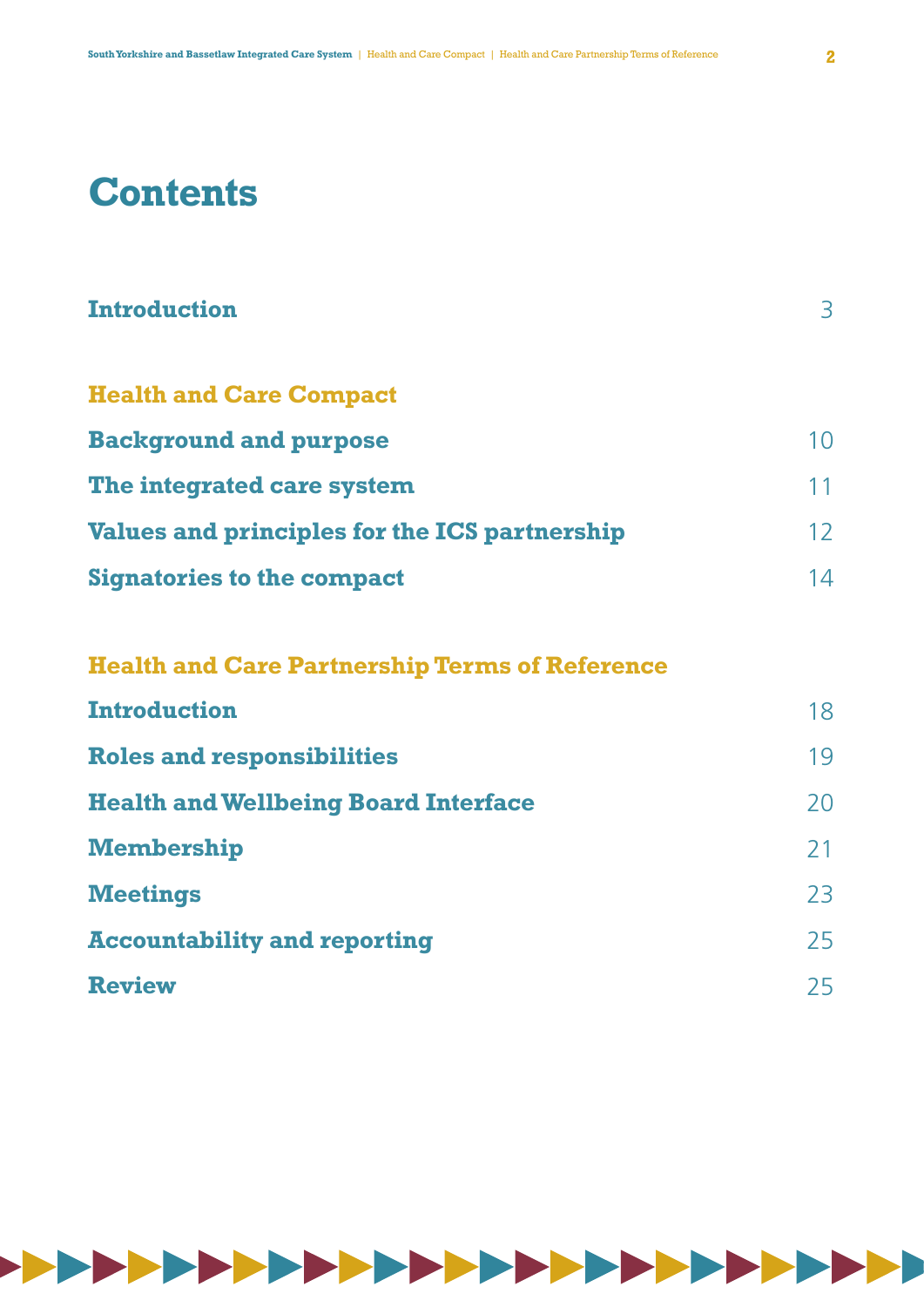## **Introduction**

On February 11th 2021, the Department for Health and Social Care published its White Paper Integration and Innovation: working together to improve health and social care for all.

The proposals within the White Paper follow the journey of integrating care - a journey that South Yorkshire and Bassetlaw (SYB) has been on since 2016. They take account of NHS England and Improvement's recommendations to government following its engagement on Integrating Care – the Next Steps in November 2020.

The White Paper builds on the NHS Long-Term Plan with a strong emphasis on improving population health and tackling health inequalities though a whole population approach. The shared purpose of our Integrated Care System (ICS) is to deliver the quadruple aim of;

- Better health and wellbeing for the whole population
- Better quality care for all patients
- sustainable services for the taxpayer; and
- a reduction in health inequalities.

The White Paper also responds to the recommendation to strengthen governance, transparency and public accountability, to remove barriers and to give the opportunity to develop an even deeper relationship with Local Authority partners in ICSs. It includes the formal merger of NHS England and Improvement as a new statutory body, NHS England.

ICSs of the future are expressed as a NHS Statutory Body with an NHS Board and separately, a statutory Health and Care Partnership.

The Health and Care Partnership is an opportunity to address the wider health, public health and social care needs of the system, with the NHS ICS Board and Local Authorities having regard to that plan when making decisions.

The current indicative timeline for progression of the proposals through parliamentary process sees the earliest that the Bill will become an Act of Parliament is January 2022, with the provisions of the Act brought into effect in April 2022.

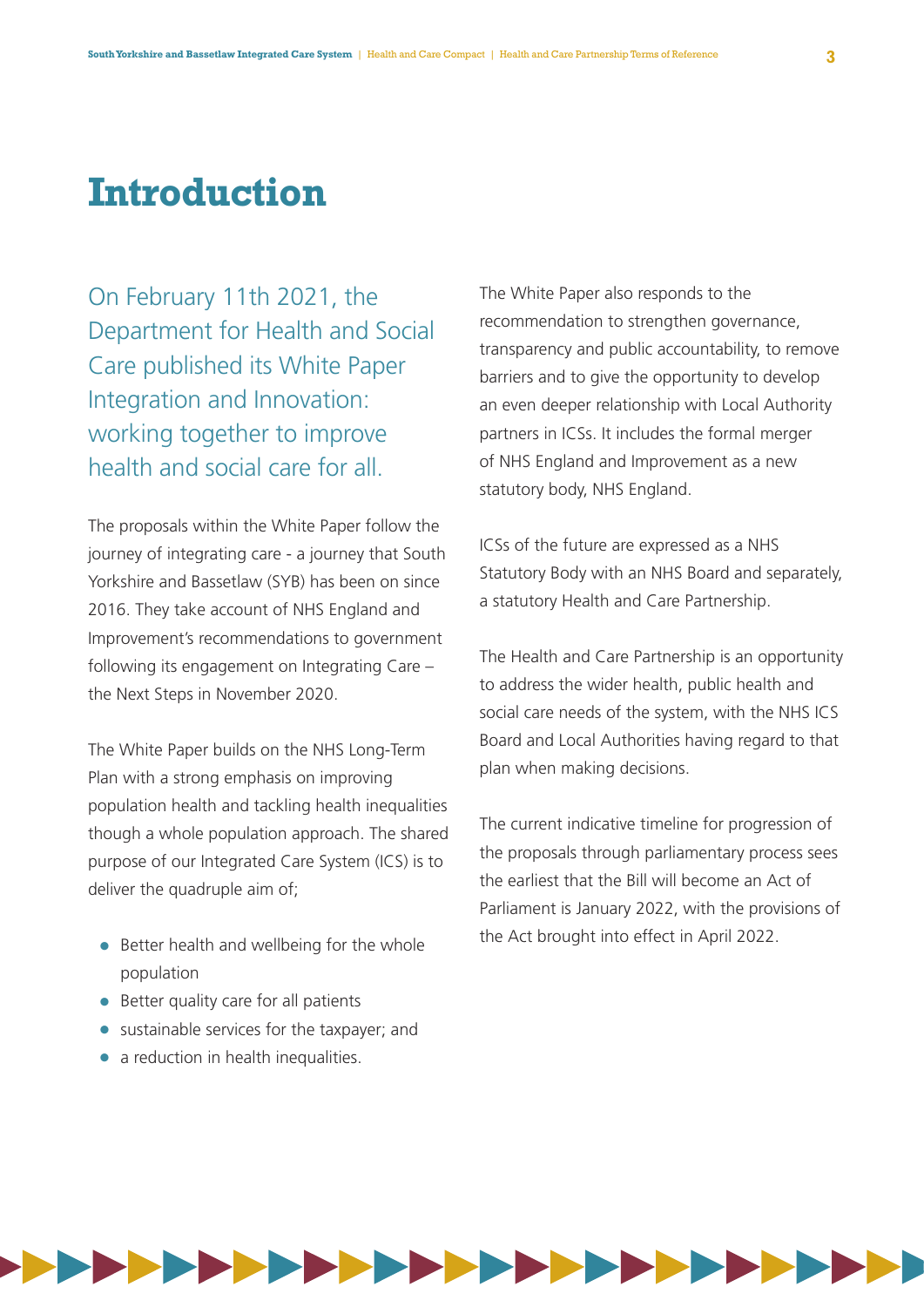This document sets out an agreed way of working in South Yorkshire and Bassetlaw for the Health and Care Partnership during the transition year 2021-22 as partners get ready to set up a statutory organisation. Partners will continue to work within existing statutory frameworks during this time while developing future ways of working which will cover:

- Provider collaboratives
- Place-based partnerships
- How the nature of commissioning will change
- Integrated care system operating model

SYB partners formed a Steering Group to oversee the development work. The Group has been meeting regularly to co-produce the Compact and the roles and responsibilities, scope, accountability and reporting of the Health and Care Partnership for the transition year 2021/22.

The Compact captures the commitment of SYB health and care partners in focussing on the key purposes of an ICS and quadruple aim of better health and wellbeing for the whole population, better quality care for all patients, sustainable services for the taxpayers and reduction in health inequalities.

The new Health and Care Partnership for 2021/22 has a terms of reference and membership with a golden thread from the Health and Care Compact.

The Compact and Health and Care Partnership are interim arrangements for the year 2021/22 and will be refreshed as guidance and legislation is published.

The Steering Group has agreed to continue to meet during the transition year and continue to progress the development agenda as outlined in the timetable below (taken from the NHS 2021/22 priorities and operational planning guidance implementation guidance).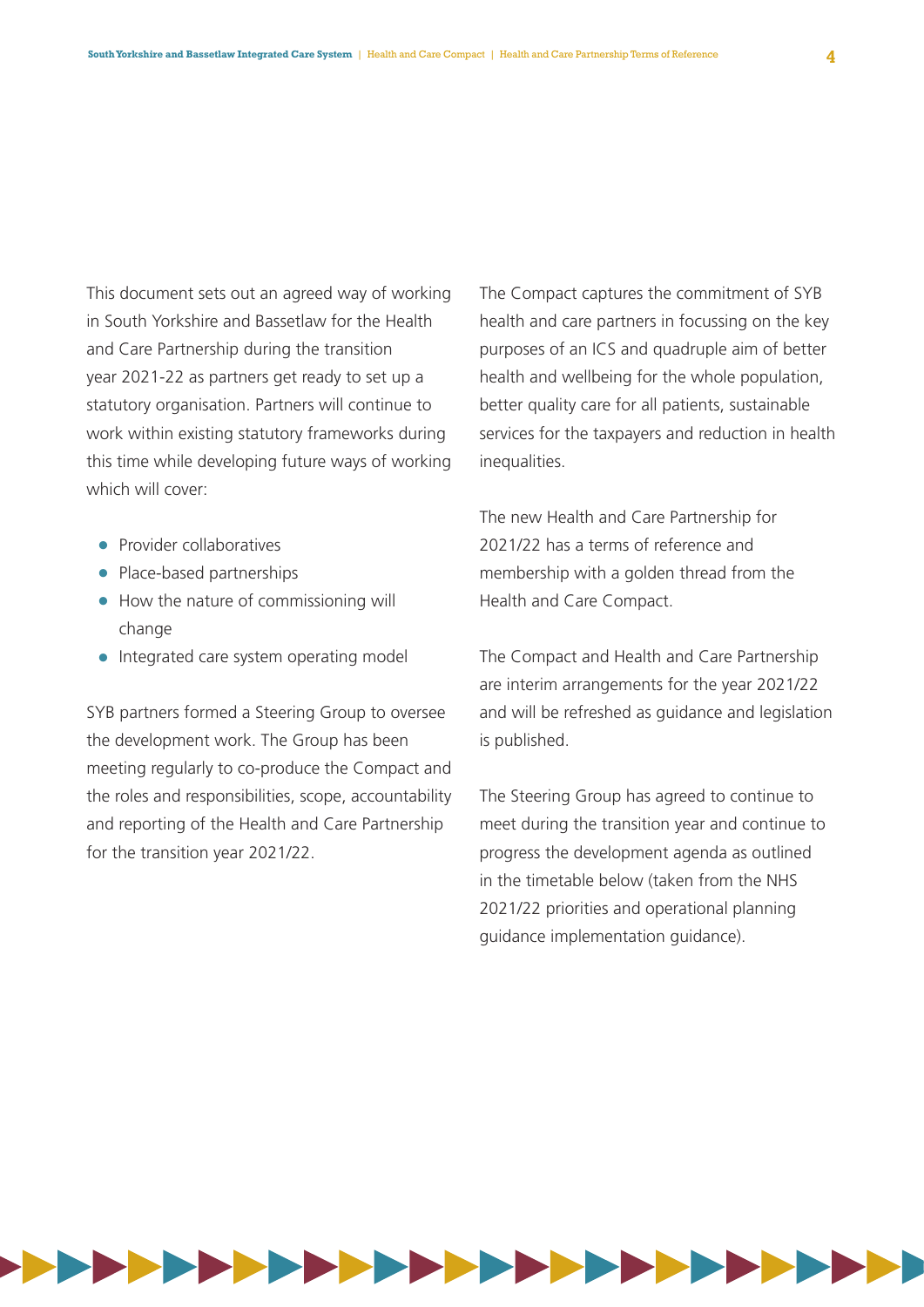### **Route Map for ICS Development 2021/22**

#### **Route Map**

By end Q1 Update System Development Plans and confirm proposed boundaries, constituent partner organisations and place-based arrangements.

By end Q2 Confirm designate appointments to ICS chair and chief executive positions (following the second reading of the Bill and in line with senior appointments guidance to be issued by NHSEI).

Confirm proposed governance arrangements for health and care partnership and NHS ICS body.

By end Q3 Confirm designate appointments to other ICS NHS body executive leadership roles, including place-level leaders, and non-executive roles.

By end Q4 Confirm designate appointments to any remaining senior ICS roles.

Complete due diligence and preparations for staff and property (assets and liabilities) transfers from CCGs to new ICS bodies.

Submit ICS NHS body Constitution for approval and agree "MOU" with NHS England and NHS Improvement.

1 April - Establish new ICS NHS body; with staff and property (assets and liabilities) transferred and boards in place.

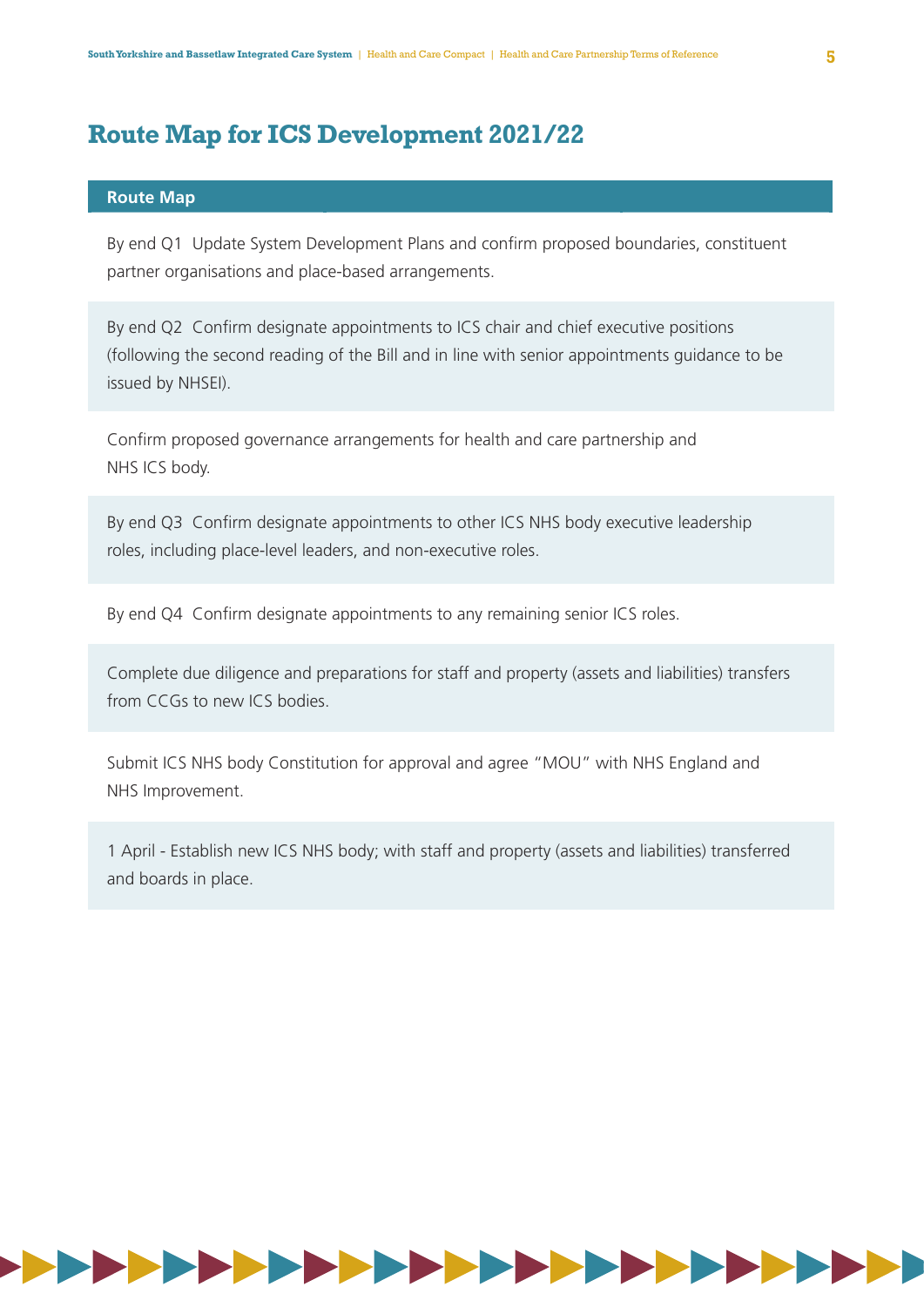### **Steering Group**

| <b>Steering Group Member</b>    | <b>Workstream</b>                                                  | <b>Designation</b>                                                                                                                      |
|---------------------------------|--------------------------------------------------------------------|-----------------------------------------------------------------------------------------------------------------------------------------|
| <b>Richard Parker</b>           | <b>Bassetlaw Place Partnership</b>                                 | Chief Executive, Doncaster<br>and Bassetlaw Teaching<br><b>Hospitals NHS Foundation Trust</b>                                           |
| Sarah Norman                    | <b>Barnsley Place Partnership</b>                                  | Chief Executive, Barnsley<br>Metropolitan Borough Council                                                                               |
| Damian Alan                     | Doncaster Place Partnership                                        | Chief Executive, Doncaster<br>Metropolitan Borough Council                                                                              |
| Sharon Kemp                     | Rotherham Place Partnership                                        | Chief Executive, Rotherham<br>Metropolitan Borough Council                                                                              |
| Kirsten Major                   | Sheffield Place Partnership                                        | Chief Executive, Sheffield Teaching<br><b>Hospitals NHS Foundation Trust</b>                                                            |
| Kathryn Singh                   | System Mental Health Alliance                                      | Chief Executive, Rotherham,<br>Doncaster and South Humber<br><b>NHS Foundation Trust</b>                                                |
| <b>Richard Jenkins</b>          | <b>System Acute Federation</b>                                     | Chief Executive, Barnsley Hospital<br>NHS Foundation Trust and<br>Interim Chief Executive, The<br><b>Rotherham NHS Foundation Trust</b> |
| John Somers (Deputy Ruth Brown) | System Children's and Young People Collaborative                   | Chief Executive, Sheffield Children's<br><b>NHS Foundation Trust</b>                                                                    |
| Jackie Pederson                 | Commissioning (Doncaster) and<br>Primary Care System Collaborative | Accountable Officer, Doncaster<br><b>Clinical Commissioning Group</b>                                                                   |
| <b>Idris Griffiths</b>          | Commissioning (Bassetlaw)                                          | Accountable Officer, Bassetlaw<br><b>Clinical Commissioning Group</b>                                                                   |
| <b>Chris Edwards</b>            | Commissioning (Rotherham)                                          | Accountable Officer, Rotherham<br><b>Clinical Commissioning Group</b>                                                                   |
| Nick Balac                      | Commissioning (Barnsley)                                           | Clinical Chair, Barnsley Clinical<br><b>Commissioning Group</b>                                                                         |
| Lesley Smith                    | Commissioning (Sheffield)                                          | Accountable Officer, Sheffield<br><b>Clinical Commissioning Group</b><br>and SYB ICS Deputy System Lead                                 |
| <b>Catherine Burn</b>           | System - Voluntary Sector                                          | <b>Voluntary Sector Representative</b>                                                                                                  |
| <b>Adrian England</b>           | System - Healthwatch                                               | Healthwatch Representative                                                                                                              |
| Andrew Cash                     | System                                                             | System Lead, SYB ICS                                                                                                                    |
| Will Cleary-Gray                | System                                                             | Chief Operating Officer, SYB ICS                                                                                                        |
| In attendance                   |                                                                    |                                                                                                                                         |
| <b>Mike Farrar</b>              |                                                                    | Independent Consultant                                                                                                                  |
| Robert McGough                  |                                                                    | Partner, Hill Dickinson                                                                                                                 |
| <b>Helen Stevens-Jones</b>      | System                                                             | <b>Director of Communications</b><br>and Engagement, SYB ICS                                                                            |
| <b>Chris Walker</b>             |                                                                    | Attain                                                                                                                                  |
| Sophia Malik                    |                                                                    | Attain                                                                                                                                  |

-------------------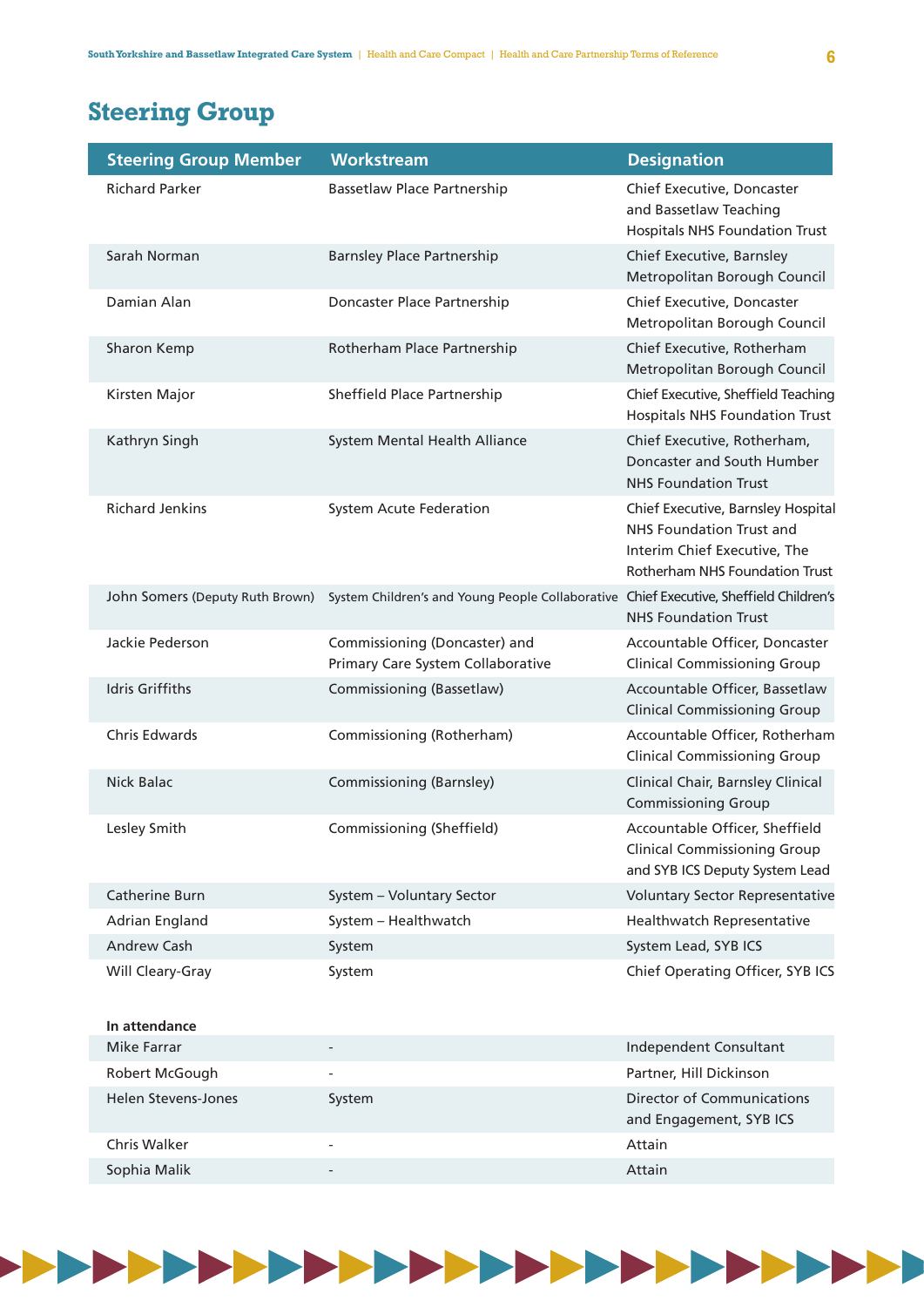### **Design Group**

| <b>Steering Group Member</b> | <b>Workstream</b>                                                  | <b>Designation</b>                                                                                                                      |
|------------------------------|--------------------------------------------------------------------|-----------------------------------------------------------------------------------------------------------------------------------------|
| Damian Alan                  | Doncaster Place Partnership                                        | Chief Executive, Doncaster<br>Metropolitan Borough Council                                                                              |
| Sharon Kemp                  | Rotherham Place Partnership                                        | Chief Executive, Rotherham<br>Metropolitan Borough Council                                                                              |
| <b>Alexis Chappell</b>       | Sheffield Place Partnership<br>(Nominated by Sharon Kemp)          | Director of Adult Social Services<br>Sheffield City Council                                                                             |
| Kirsten Major                | Sheffield Place Partnership                                        | Chief Executive, Sheffield Teaching<br><b>Hospitals NHS Foundation Trust</b>                                                            |
| Kathryn Singh                | System Mental Health Alliance                                      | Chief Executive, Rotherham,<br>Doncaster and South Humber<br><b>NHS Foundation Trust</b>                                                |
| <b>Richard Jenkins</b>       | <b>System Acute Federation</b>                                     | Chief Executive, Barnsley Hospital<br><b>NHS Foundation Trust and</b><br>Interim Chief Executive, The<br>Rotherham NHS Foundation Trust |
| Jackie Pederson              | Commissioning (Doncaster) and<br>Primary Care System Collaborative | Accountable Officer, Doncaster<br><b>Clinical Commissioning Group</b>                                                                   |
| <b>Idris Griffiths</b>       | Commissioning (Bassetlaw)                                          | Accountable Officer, Bassetlaw<br><b>Clinical Commissioning Group</b>                                                                   |
| <b>Chris Edwards</b>         | Commissioning (Rotherham)                                          | Accountable Officer, Rotherham<br><b>Clinical Commissioning Group</b>                                                                   |
| <b>Nick Balac</b>            | Commissioning (Barnsley)                                           | Clinical Chair, Barnsley Clinical<br><b>Commissioning Group</b>                                                                         |
| Lesley Smith                 | Commissioning (Sheffield)                                          | Accountable Officer, Sheffield<br><b>Clinical Commissioning Group</b><br>and SYB ICS Deputy System Lead                                 |
| <b>Catherine Burn</b>        | System - Voluntary Sector                                          | <b>Voluntary Sector Representative</b>                                                                                                  |
| Adrian England               | System - Healthwatch                                               | Healthwatch Representative                                                                                                              |
| <b>Andrew Cash</b>           | System                                                             | System Lead                                                                                                                             |
| Will Cleary-Gray             | System                                                             | Chief Operating Officer, SYB ICS                                                                                                        |
| In attendance                |                                                                    |                                                                                                                                         |
| Robert McGough               |                                                                    | Partner, Hill Dickinson                                                                                                                 |
| Helen Stevens-Jones          | System                                                             | <b>Director of Communications</b>                                                                                                       |

and Engagement, SYB ICS Chris Walker **- Attain** Sophia Malik **Attain** 

,,,,,,,,,,,,,,,,,,,,,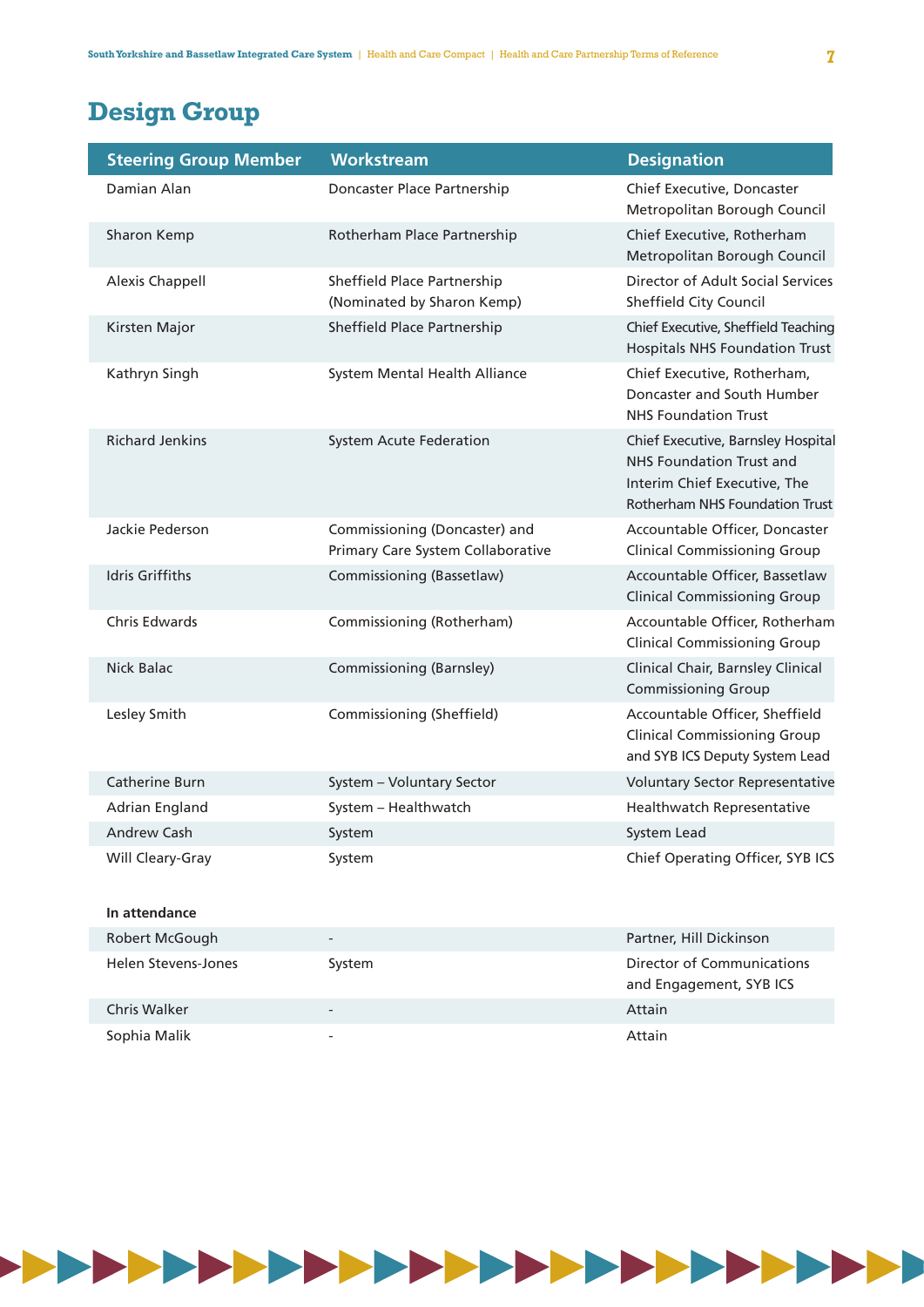# **Health and Care** Compact

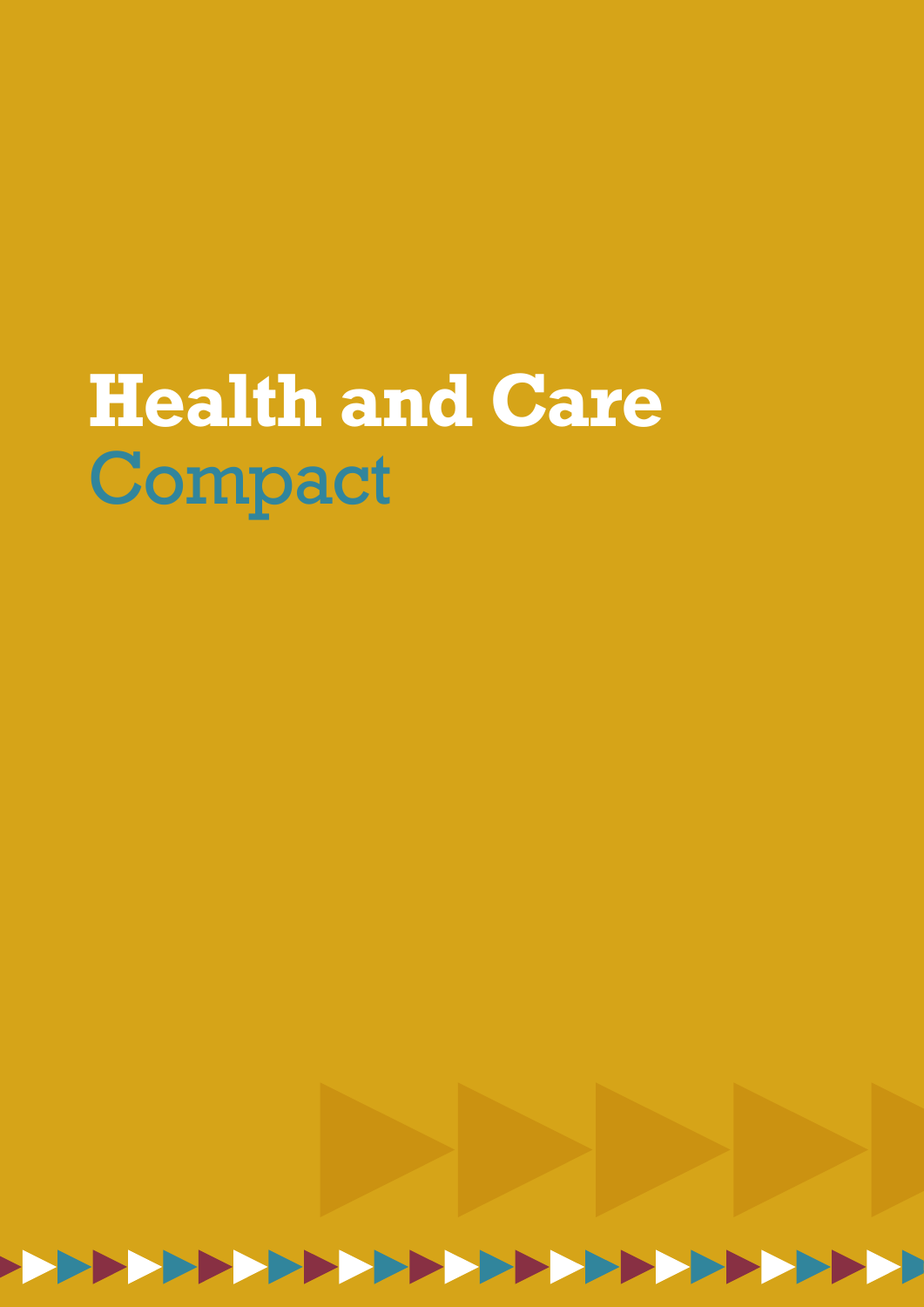**The aim of partners in the South Yorkshire and Bassetlaw Integrated Care System is to bring about better health and wellbeing for the whole population, better quality care for all patients and sustainable services for the taxpayer.**

The Compact enshrines the collaboration and principles of working together and is intended to be a golden thread during the transitional year 2021/22.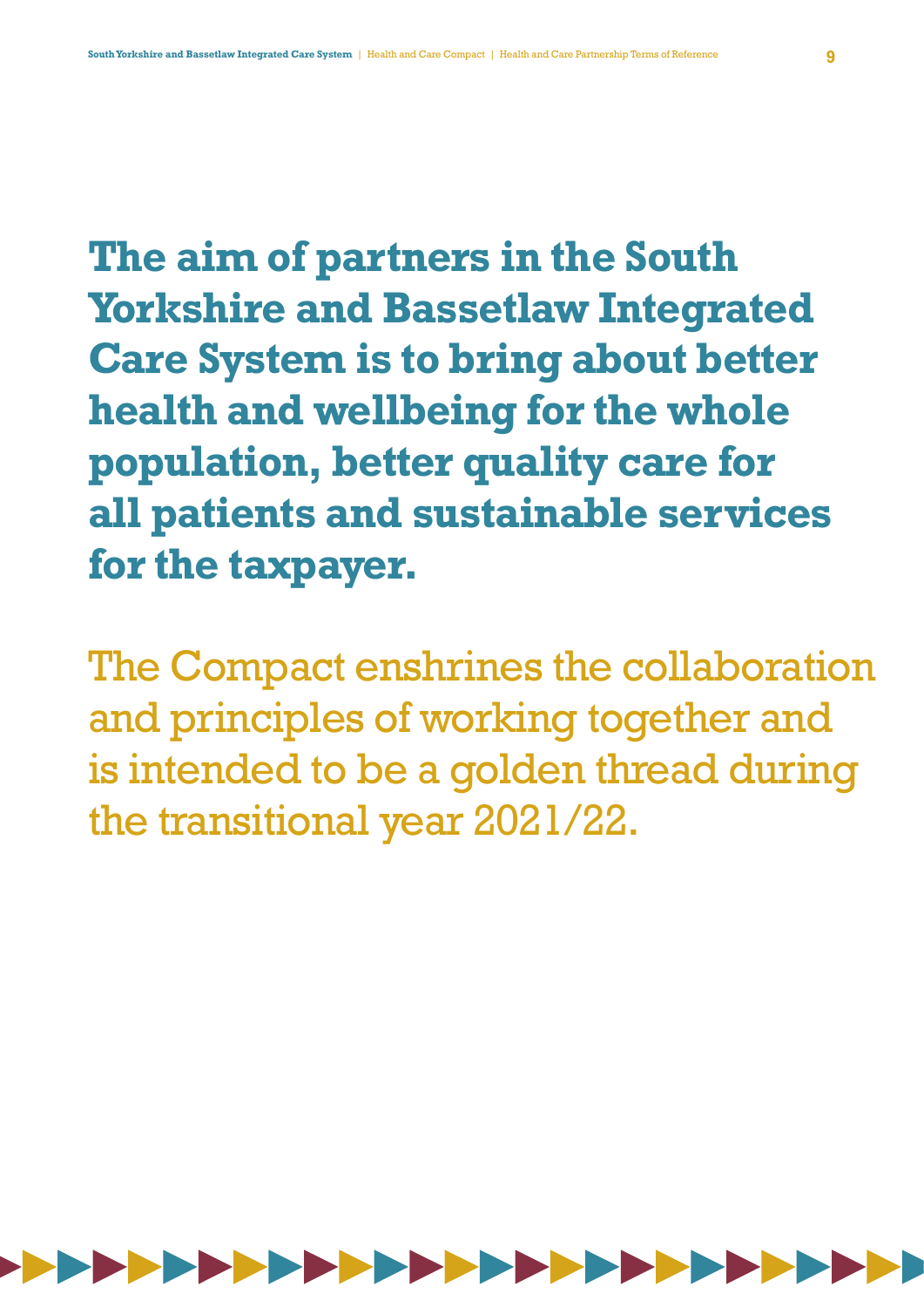#### Health and Care Compact

# **Background and Purpose**

The South Yorkshire and Bassetlaw Integrated Care System (ICS) has evolved from the establishment of a Sustainability and Transformation Partnerships in January 2016, Accountable Care Systems, April 2017, to become one of the first ICS systems in England. The ICS comprises of five places, Barnsley, Bassetlaw, Doncaster, Rotherham and Sheffield.

The ICS vision is for everyone in South Yorkshire and Bassetlaw to have the best possible start in life, with support to be healthy and live well, for longer.

The partners of the ICS acknowledge the gross state of inequalities in South Yorkshire and Bassetlaw (SYB) and that these have widened during the Covid-19 pandemic. The Marmot Review highlighted that the health gap has grown between wealthy and deprived areas and that place matters in terms of deprivation and life expectancy. This is also reflected in the wider socio-economic challenges for the development of the SYB region.

There is a compelling need for the partners of the ICS to come together to better address the inequality issue using a transformational collaborative approach with their combined resources.

The shared purpose of the ICS is to deliver the quadruple aim (better health, care, value and reduced inequalities) in order to;

- Improve population health outcomes and;
- Reduce health inequalities for the population of SYB.

This will be through the prevention of ill health and provision of safe and high quality needs led/ outcome-focussed public services that work well together, looking after staff and managing health and ill health.

Data, technology and innovation will be harnessed across the ICS and at place to achieve this and enable transformational change to make SYB the best place to be born, live and work ('the Shared Purpose').

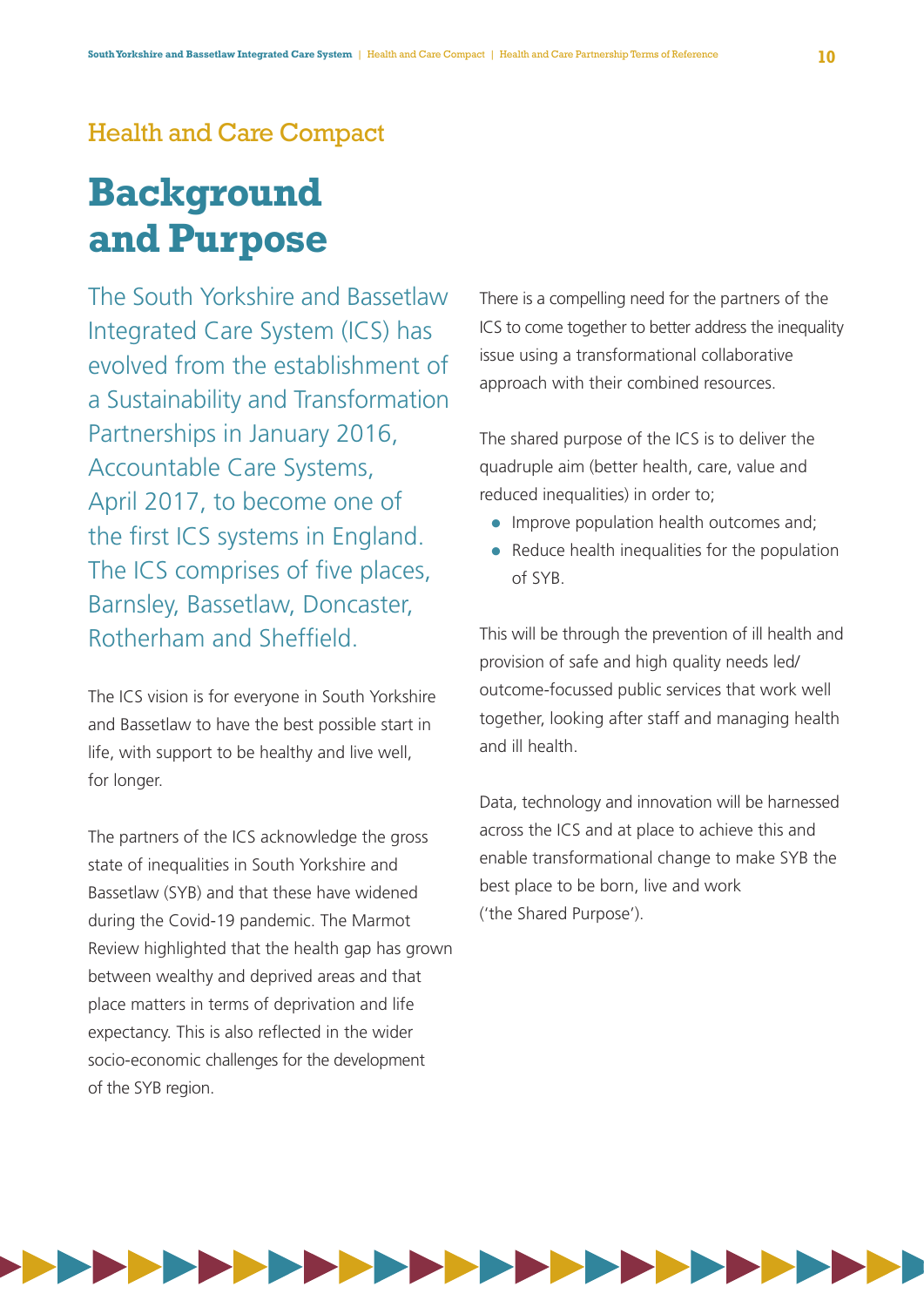# **The Integrated Care System**

Partners of the ICS now (those set out as signatories to this Compact below) are wishing to develop the ICS in response to the changes to the system set out in the White Paper:

### **Integration and Innovation:** working together to improve health and social care for all

(the **White Paper**) and the forthcoming legislative changes from a Health and Care Bill to better meet the Shared Purpose.

The current core ICS arrangements consist of Collaborative Partnership Board, Health Oversight Board, Health Executive Group and Integrated Assurance Committee, together with a clinical forum, citizens' forum and a number of Programme Boards working with existing statutory governance. Partners of the ICS are seeking to transition to an appropriate approach to the ICS NHS Body and the Health and Care Partnership through 2021/22 and the adoption of the new Bill and this Compact will be reviewed during the course of the year to ensure that it and its membership reflects the current position and constituency of the ICS.

The new arrangements will include the development of a statutory ICS NHS Body and an associated ICS Health and Care Partnership (the **Partnership**). The Partnership will bring together health, social care, public health (and potentially representatives from the wider public space where appropriate, such as social care providers or housing providers) and the voluntary and community sector. Amongst its roles, it will be responsible for developing a plan that addresses the wider health, public health, and social care needs of the system - the ICS NHS Body and Local Authorities will have regard to the plan when making decisions.

This Compact sets out the underlying values and principles amongst the partners on matters that will guide the development of the ICS. It is not intended to be a legally binding document but rather a shared commitment. It should be used as a guide in discussions and for holding each other to account when developing the ICS and the Partnership.

The partners intend to work together in a collaborative and integrated way across system, place and neighbourhoods in SYB in line with the Values and Principles set out below, for the Shared Purpose.

# ,,,,,,,,,,,,,,,,,,,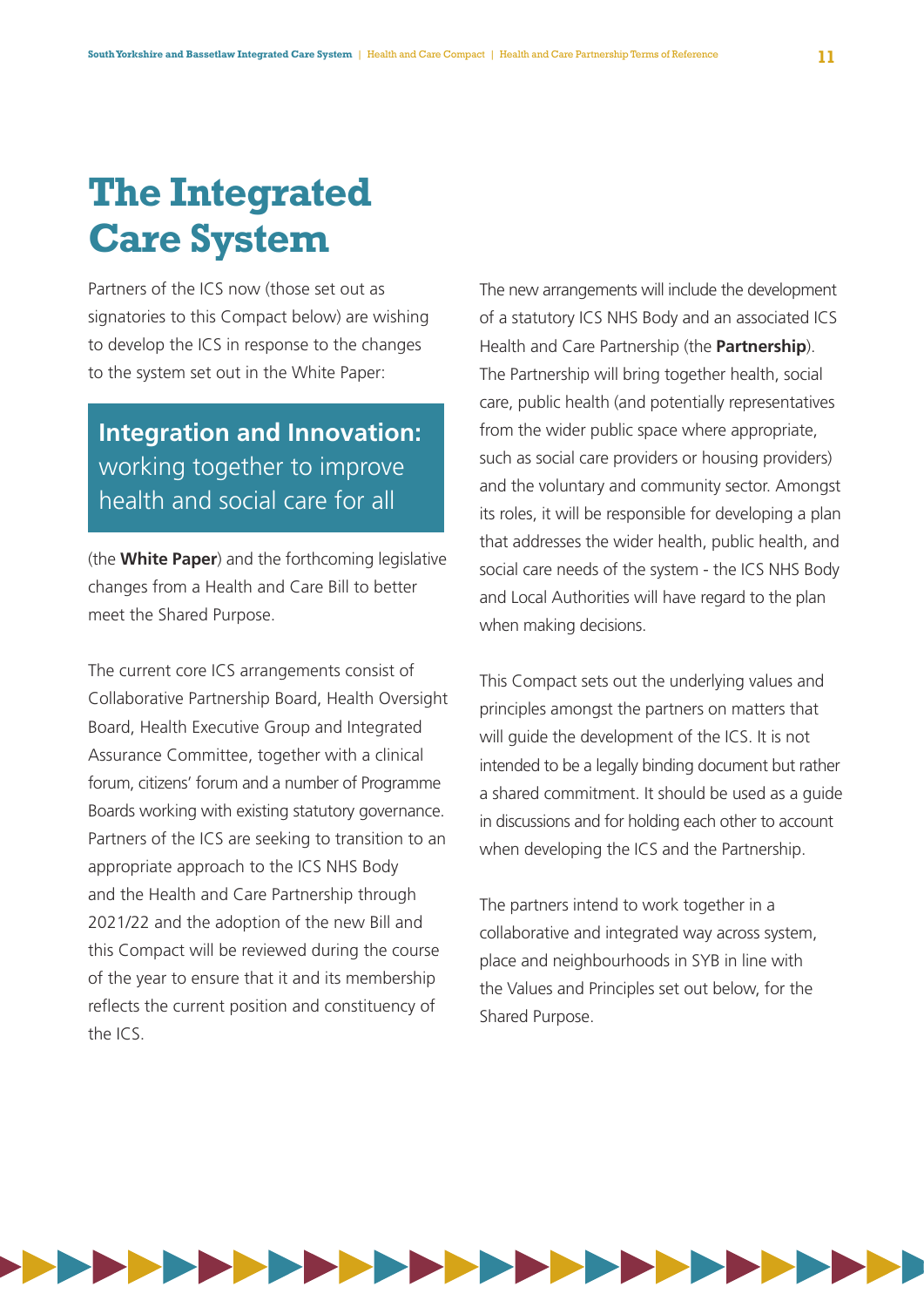# **Values and Principles for the ICS Partnership**

The partners recognise that achieving the Shared Purpose will depend on their ability to effectively co-ordinate themselves in order to deliver an integrated approach to the provision of services across the ICS. This may include (if partners choose) combining expertise, workforce and resources and also a review of how the Health and Wellbeing Boards in each of the five Places can play a key role in the development and structure of the Partnership.

The partners also wish to support each other in the development of successful place based systems within the ICS for Barnsley, Bassetlaw, Doncaster, Rotherham and Sheffield, which will each work as an effective part of the wider system and key building block. Members will also deploy appropriate resource to support the Partnership (each member retains ownership of its resources and is solely responsible for decisions about how those resources are used).

The members will embrace the following values:

- The **'quadruple aim'** of 'better health and wellbeing for the whole population, better quality care for all patients and sustainable services for the taxpayer alongside the reduction of health inequalities
- To play their part in social and economic development and environmental sustainability of the SYB region
- Committing to making decisions
- Always keeping citizens at the centre of everything the partners do
- Ensuring that the children's, young people and families agenda is a key element of this work
- Supporting each other and working collaboratively to take decisions at the most local level as close as possible to the communities that they affect whether that be system, place or neighbourhood (subsidiarity) and not to simply replicate what is at place in the ICS
- Developing collaborative leadership to deliver the Shared Purpose, and a culture and values to support transformation. All partners are respected and valued. They understand their own contribution and support the contributions of other partners to the Shared Purpose
- Strengthen the links between Place and ICS as well as other local representative structures such as Health and Wellbeing Boards and demonstrate inclusivity and shared ownership
- Making time and other resources available to develop the Partnership and deepen working relationships between partners at all levels
- Being transparent with each other and the people of SYB around decisions and appointments
- Using the best available data to inform priorities and decision-making
- Looking for simplicity and effectiveness in any Partnership structures and governance and follow the rule of form following function

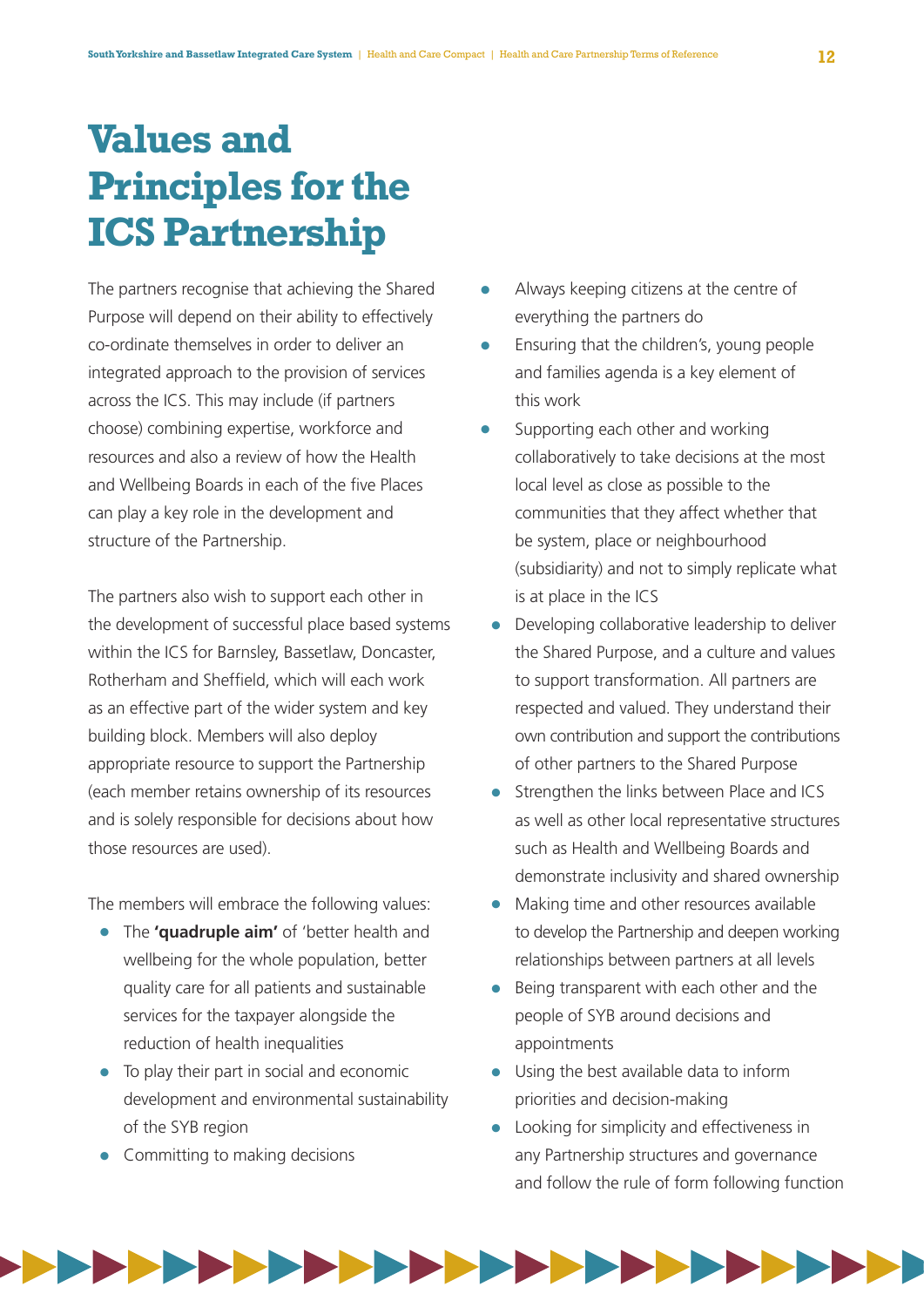- Acting with honesty and integrity and trusting that each other will do the same; This includes each member being open about the interests of their organisation and any disagreement they have with a proposal or analysis. Partners will assume that each acts with good intentions; and
- Working to understand the perspective and impacts of their decisions on other parts of the health and social care system
- Decisions should be taken together at the right level to deliver the Shared Purpose and benefit the population of SYB. Decisions around resource at place should be made with the relevant partners at the place level and when decisions are taken together across the SYB system they should not adversely affect the outcomes or equity for populations within SYB ICS

#### ...together these are the **'Values'**.

The ways in which the members will put the Values into practice include:

- Promoting and striving to adhere to the Nolan Principles of public life (selflessness, integrity, objectivity, accountability, openness, honesty and leadership) including:
- Specifically being accountable to each other for performance of respective roles and responsibilities for the Partnership and the ICS, in particular where there is an interface with other members; and
- Communicating openly about major concerns, issues or opportunities relating to this Compact and adopting transparency as a core value, including through open book reporting and accounting, subject always to appropriate treatment of commercially sensitive information if applicable
- Having conversations about supporting the wider health and care system, not just furthering their own organisations' interests
- Undertaking more aligned decision-making across the partners and trying to commission and deliver services in an integrated way wherever reasonably possible
- Routinely using insights from data to inform decision making
- Positive engagement with other partners in other geographies in pursuit of the quadruple aim and effective planning and delivery including Clinical and Professional Networks
- Ensure that problems are resolved where possible rather than being moved around the system
- Acting promptly. Recognising the importance of integrated working and the Partnership and responding to requests for support from other partners

#### ...together these are the **'Principles'**.

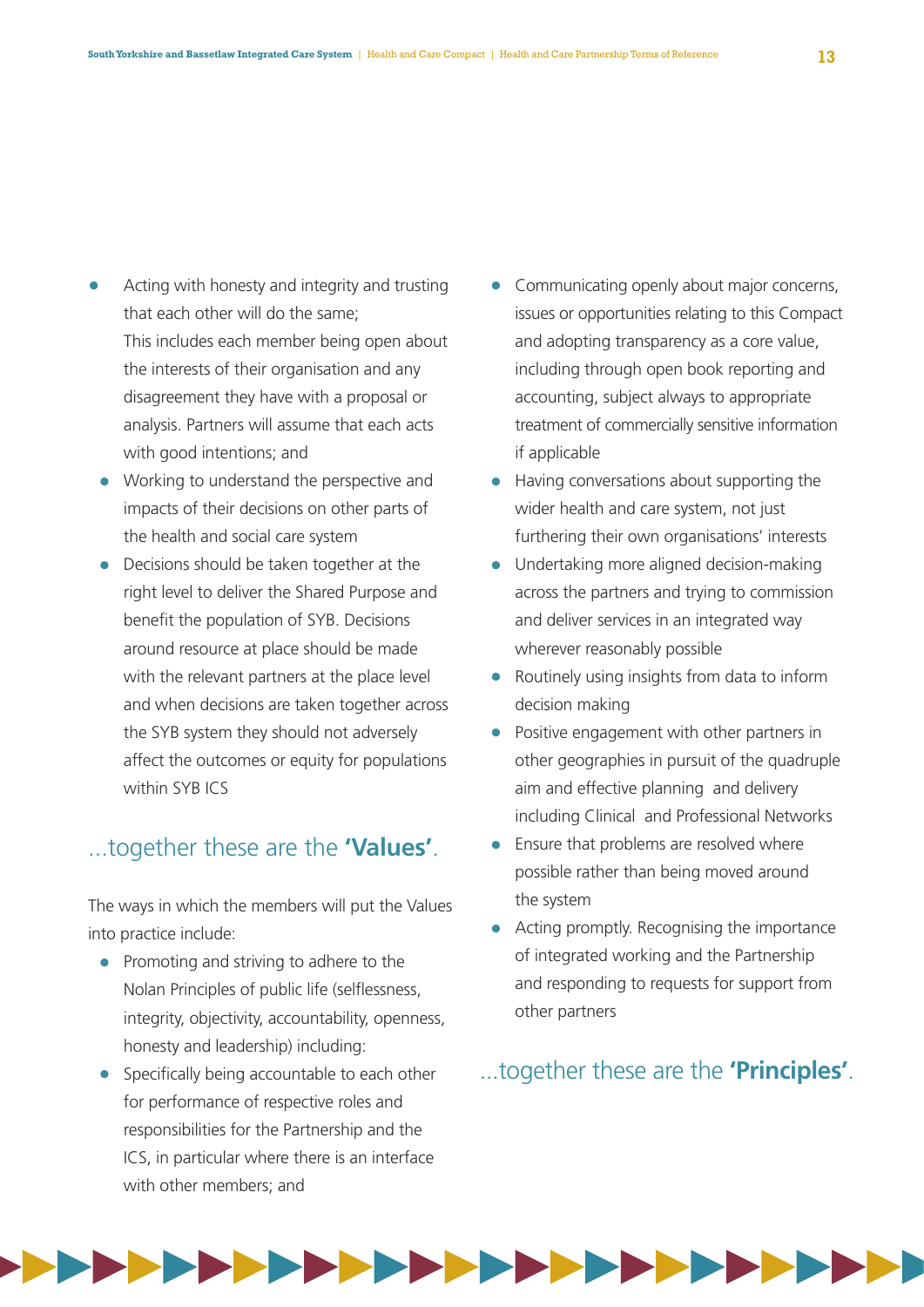# **Signatories to the Compact**

| <b>Organisation</b>                                                | <b>Officer</b> | <b>Signature</b> |
|--------------------------------------------------------------------|----------------|------------------|
| <b>Barnsley Clinical</b><br>Commissioning Group                    |                |                  |
| <b>Barnsley Hospital</b><br><b>NHS Foundation Trust</b>            |                |                  |
| Barnsley Metropolitan<br>Borough Council                           |                |                  |
| <b>Bassetlaw Clinical</b><br>Commissioning Group                   |                |                  |
| <b>Bassetlaw District Council</b>                                  |                |                  |
| Doncaster and Bassetlaw Teaching<br>Hospitals NHS Foundation Trust |                |                  |
| Doncaster Clinical<br>Commissioning Group                          |                |                  |
| Doncaster Metropolitan<br>Borough Council                          |                |                  |
| Healthwatch (signed on behalf of<br>Healthwatch partners in SYB)   |                |                  |
| Nottinghamshire Healthcare<br><b>NHS Foundation Trust</b>          |                |                  |
| Nottinghamshire<br>County Council                                  |                |                  |

 $\blacktriangleright$ 

**PERSONAL PROPERTY**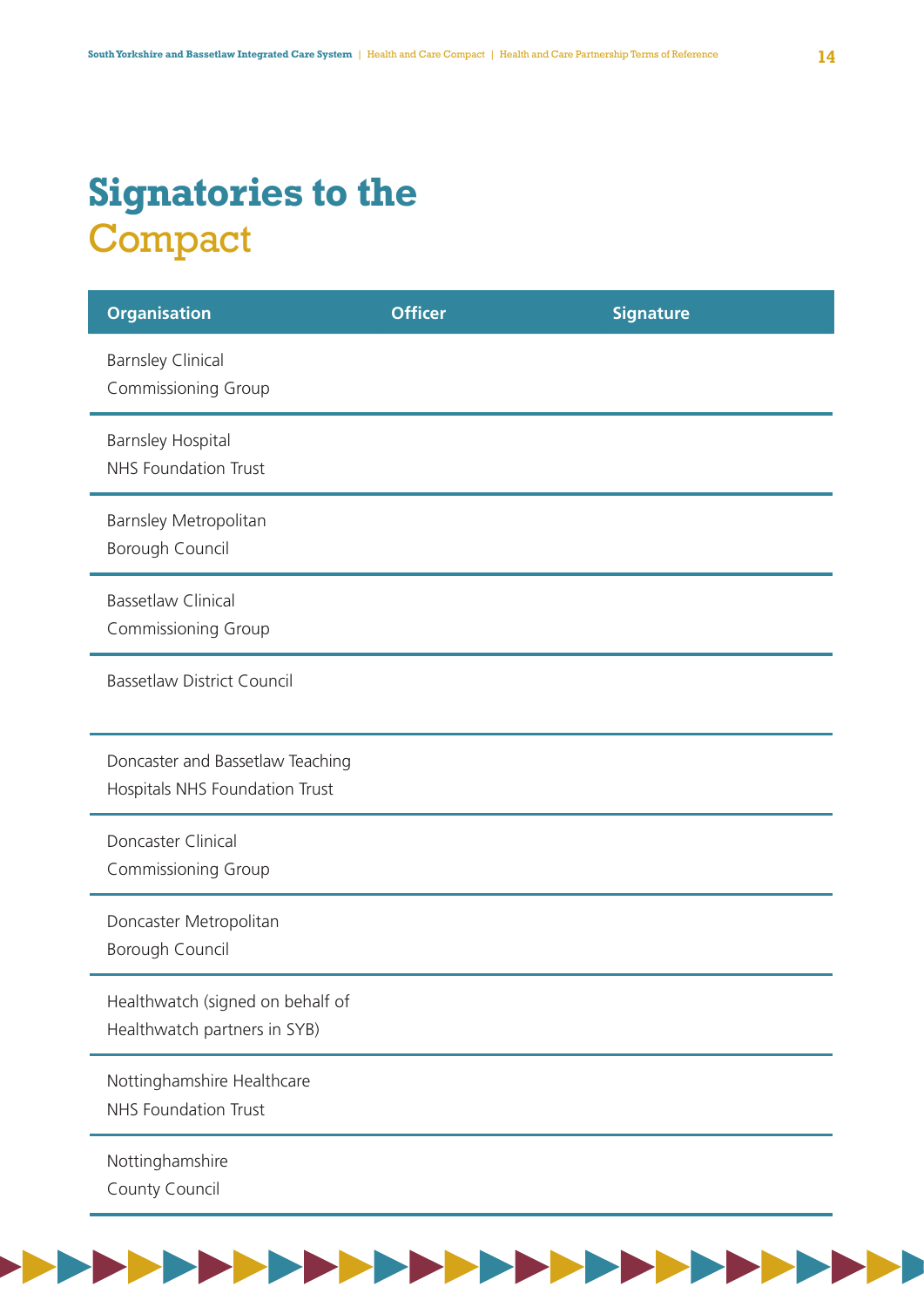# **Signatories to the Compact**

 $\blacktriangleright$   $\blacktriangleright$   $\blacktriangleright$ 

**PERSONAL** 

**START START** 

| <b>Organisation</b>                                                                                    | <b>Officer</b> | <b>Signature</b> |
|--------------------------------------------------------------------------------------------------------|----------------|------------------|
| Rotherham Clinical<br><b>Commissioning Group</b>                                                       |                |                  |
| Rotherham Metropolitan<br>Borough Council                                                              |                |                  |
| The Rotherham<br><b>NHS Foundation Trust</b>                                                           |                |                  |
| Rotherham, Doncaster and South<br>Humber NHS Foundation Trust                                          |                |                  |
| Sheffield Children's<br><b>NHS Foundation Trust</b>                                                    |                |                  |
| Sheffield City Council                                                                                 |                |                  |
| Sheffield Clinical<br><b>Commissioning Group</b>                                                       |                |                  |
| Sheffield Health and Social Care<br><b>NHS Foundation Trust</b>                                        |                |                  |
| Sheffield Teaching Hospitals<br><b>NHS Foundation Trust</b>                                            |                |                  |
| South West Yorkshire Partnership<br><b>NHS Foundation Trust</b>                                        |                |                  |
| Voluntary, Community and Social<br>Enterprise (VCSE) (signed on behalf<br>of the VCSE partners in SYB) |                |                  |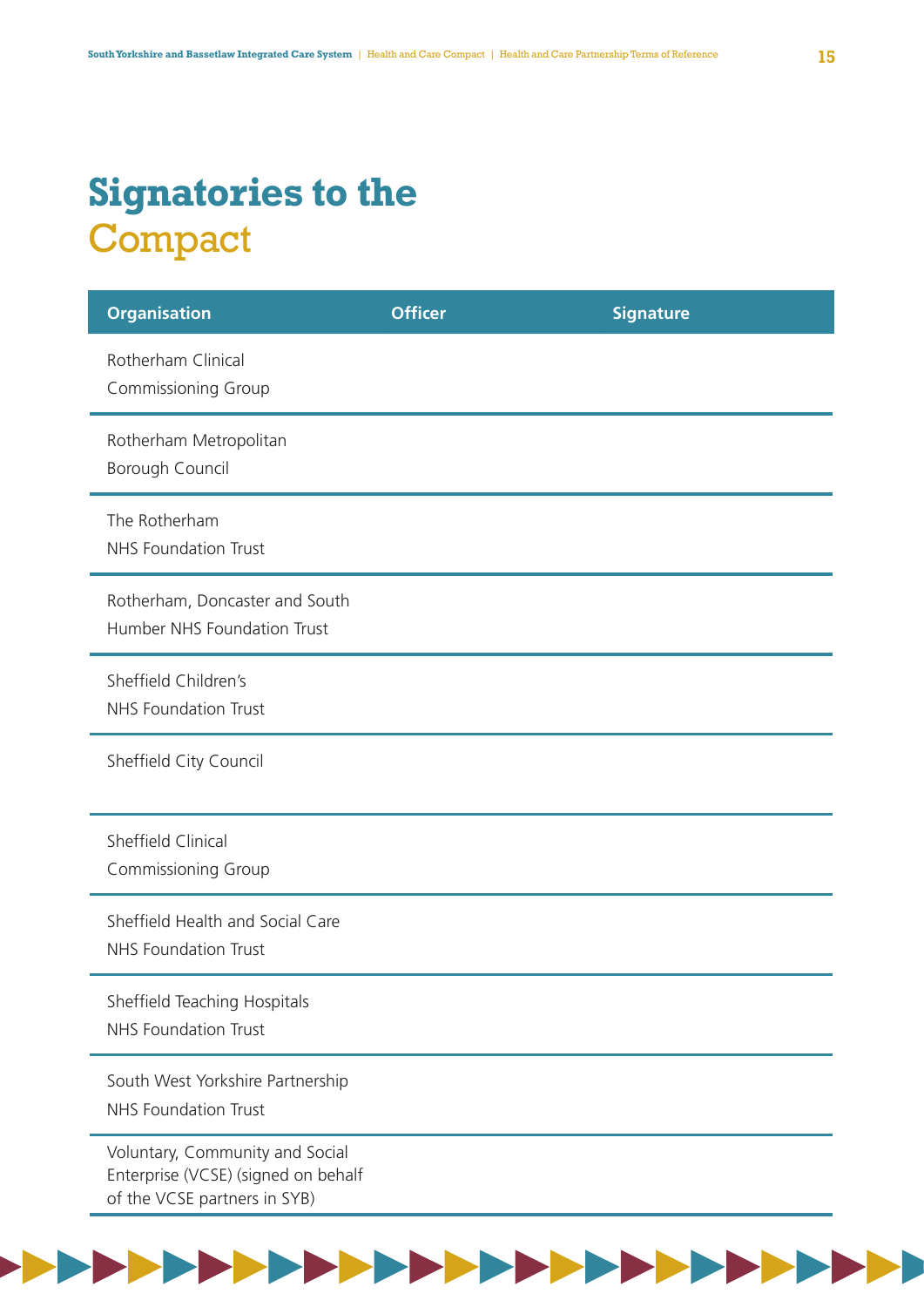# **Health and Care** Partnership Terms of Reference

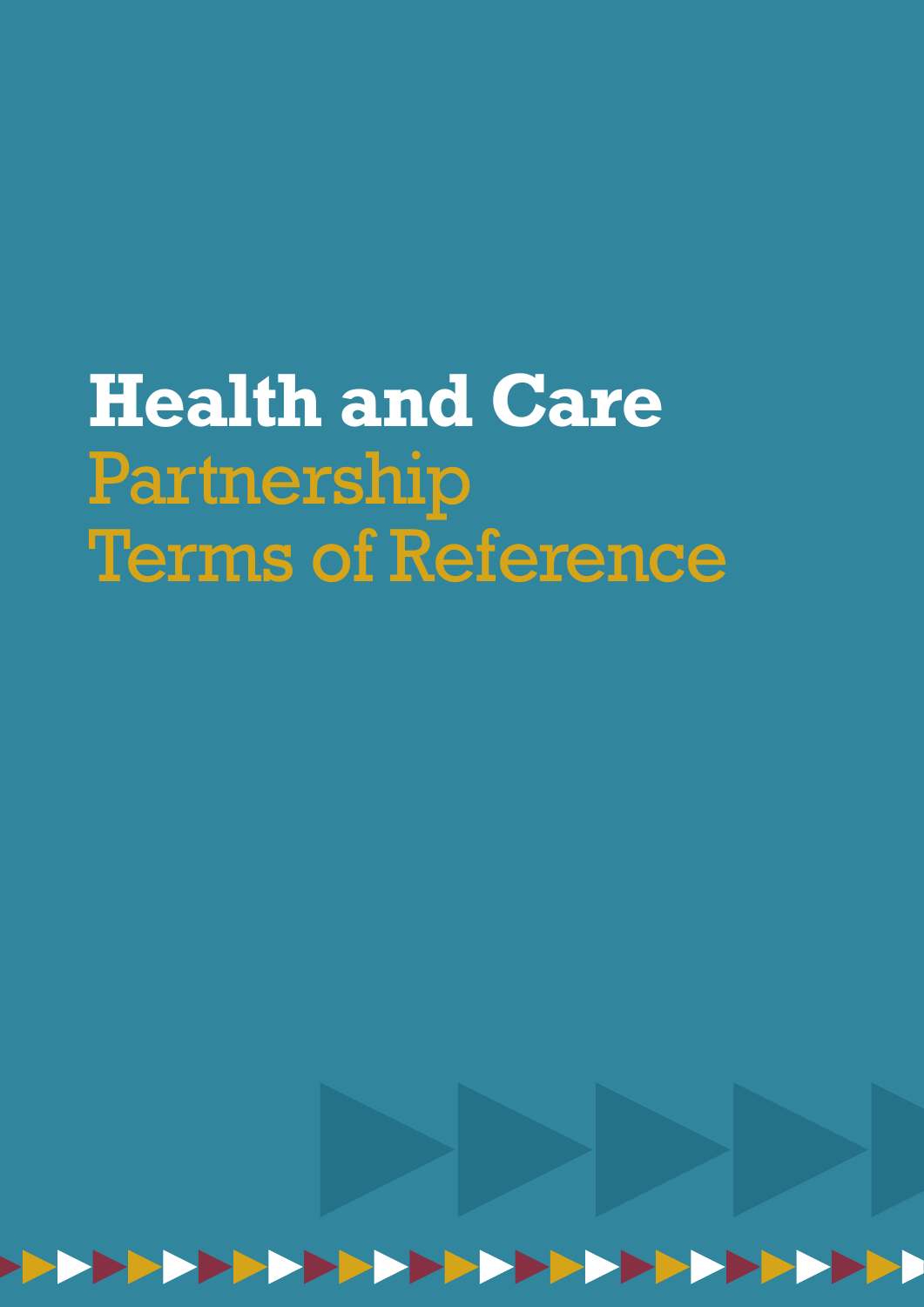**The Health and Care Partnership is intended to be a springboard for bringing together health, local authorities and partners, to address the health, social care, and public health needs at a system level, and to support closer integration and collaborative working between health and social care.**

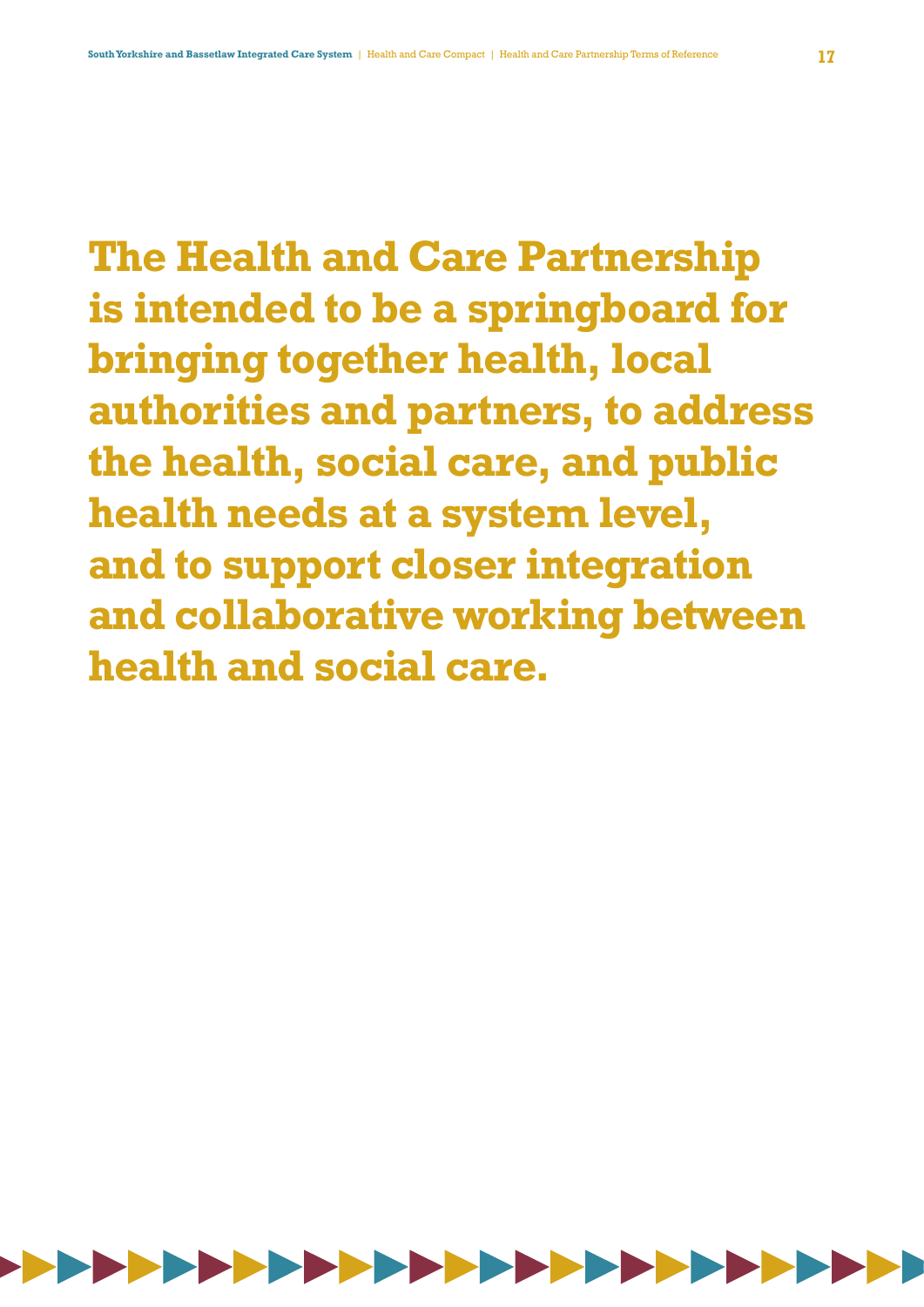### Health and Care Partnership

## **Introduction**

### Transitional Phase to April 2022:

The South Yorkshire and Bassetlaw ICS Health and Care Partnership (H&CP) will replace the Collaborative Partnership Board. It will have a transitional role until the adoption of the statutory ICS in April 2022 (the Transitional Phase) and will be reviewed during this phase in the light of emerging legislation and guidance.

#### New statutory role post - April 2022:

As set out in the White Paper, ICSs will be established to include an NHS body and a Health and Care Partnership (H&CP).

The SYB H&CP has been co-produced and will be established in the transition year with the new structure in mind. Further guidance is expected from the Department of Health and Social Care which will inform its role.

Its role for this later period is expected to include promoting SYB partnership arrangements, and developing a plan to address the health, social care and public health needs of the SYB system. It is intended that (from April 2022) the ICS NHS Body and each local authority in SYB will have regard to this plan.

The role for the ICS H&CP post April 2022 will be developed by the members with reference to appropriate legislation and guidance during the Transitional Phase and the H&CP will support this process.



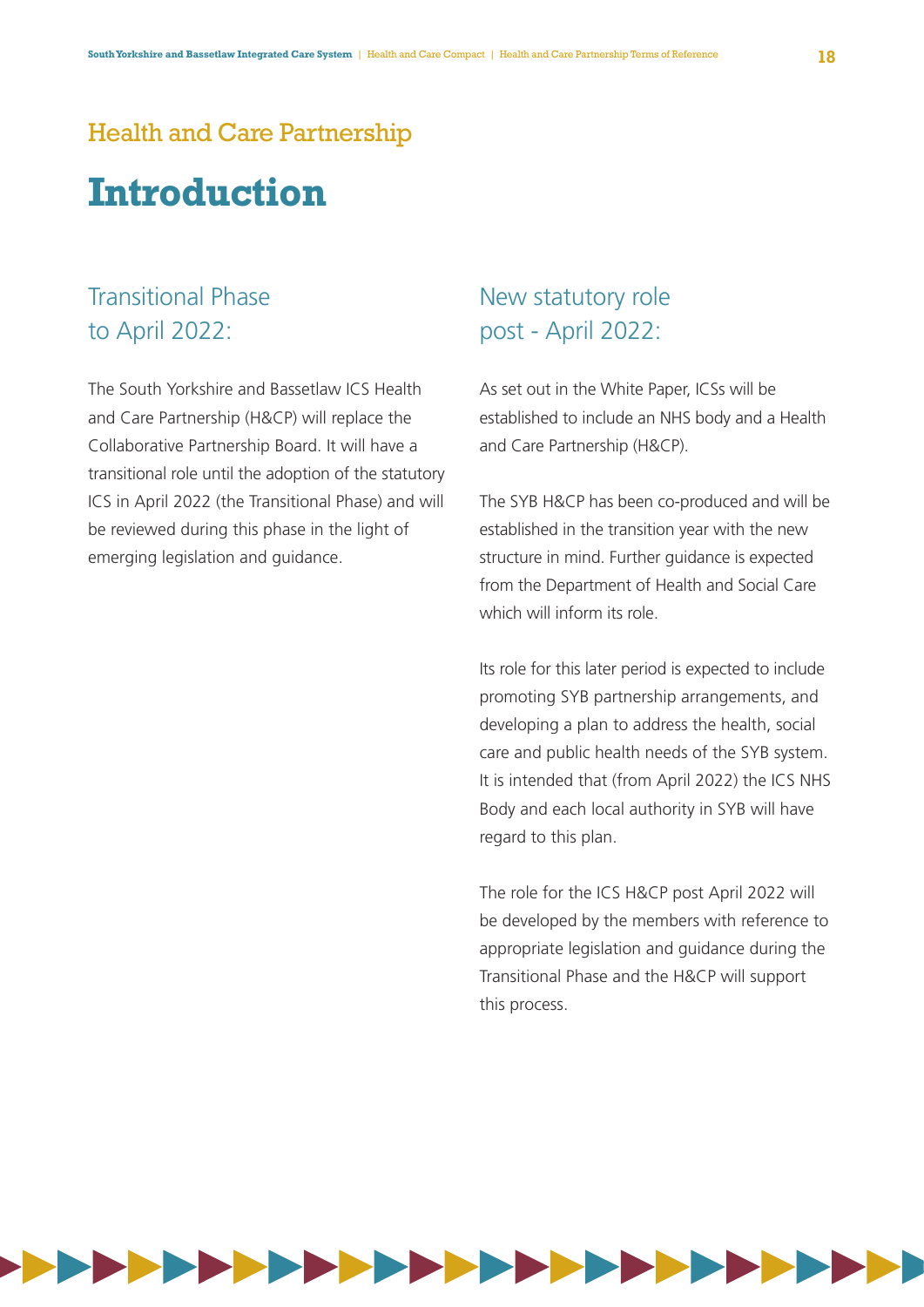# **Roles and responsibilities**

The H&CP is intended to be a springboard for bringing together health, local authorities and partners, to address the health, social care, and public health needs at a system level, and to support closer integration and collaborative working between health and social care.

In the Transitional Phase the H&CP's role and responsibilities will be to:

- a) **support delivery of the Shared Purpose (as set out in the Compact agreed between the ICS members)** working in partnership across the SYB ICS membership in particular around population health and the need for transformational changes to address health inequalities
- b) **engage with the Health and Wellbeing Boards at place** and have regard to their plans for their place as well as the plans from the place based partnerships in SYB in developing an ICS Health and Care Plan to address the systems' health, public health, and social care needs. (See Health and Wellbeing Board Interface section below)
- c) to set the framework within which the transitional ICS Executive and Health Executive Group (HEG) will operate in the Transitional Phase and to prepare for the transition to the new statutory structure for the ICS
- d) to involve, inform and engage patients, the public, staff and their representatives in the work of the partners of the ICS
- e) be responsible for the agreement and oversee the delivery of the SYB ICS Five Year Plan (and an annual refresh of this plan) as well as a finance plan and such other plans for SYB as may be agreed
- f) receive regular update reports from the transitional ICS Executive and Health Executive Group (HEG) on the ongoing progress of the transition to the new statutory form for the ICS on 1 April 2022
- g) provide a mutual assurance function and holding each other to account as outlined in the Compact
- h) support place-based joint working between the NHS, local government, community health services, and other partners such as the voluntary and community sector
- i) promote collaboration and the Values and Principles set out in the Compact across SYB through its constituent parts (organisational, provider collaboratives, place and neighbourhood)
- j) provide leadership across the SYB health economy to ensure that the values and principles for the SYB health and care system as set out in the Compact are followed

These roles and responsibilities will be reviewed during the Transitional Phase and will be periodically updated to reflect any agreed or required changes following legislation and guidance.

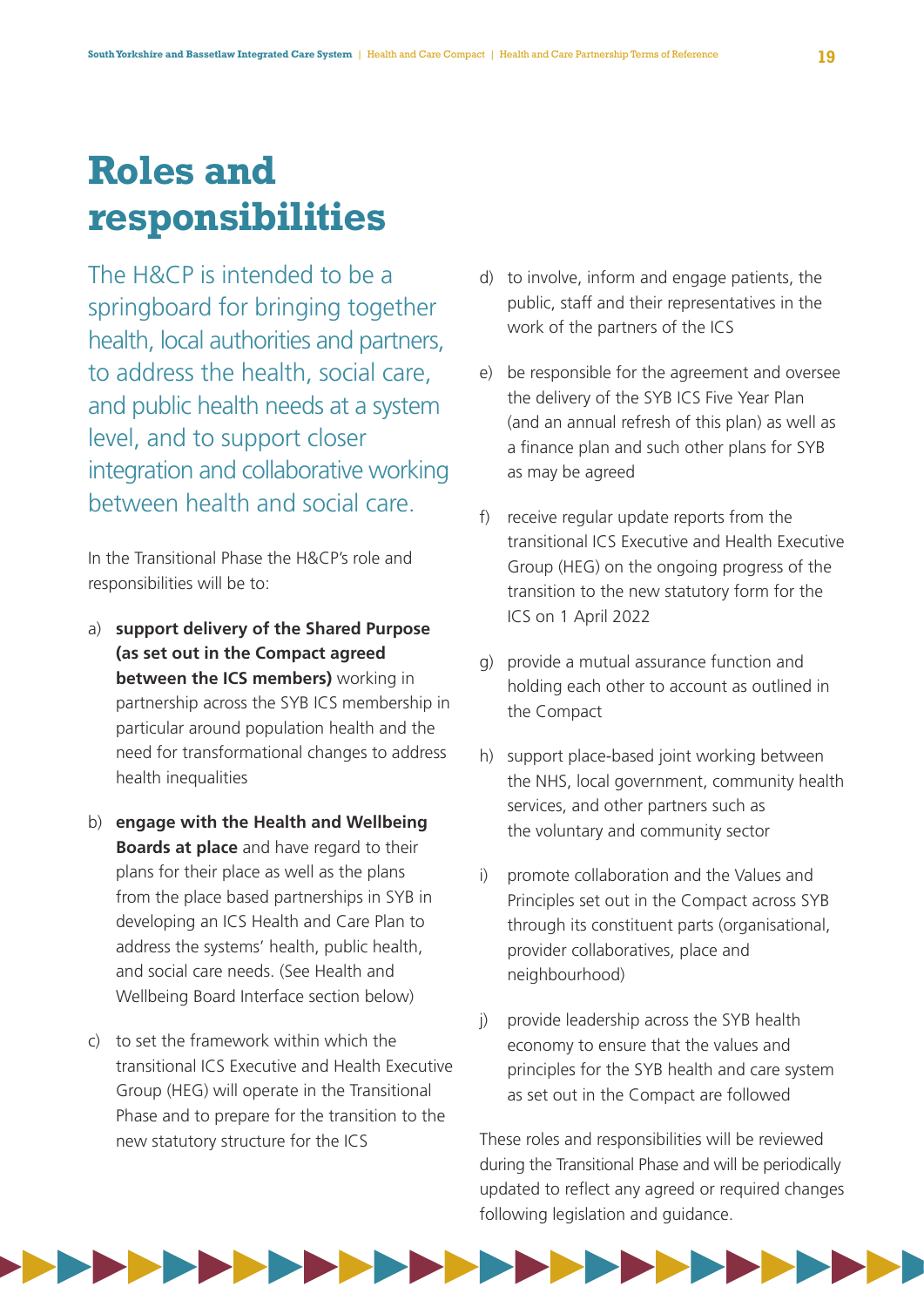# **Health and Wellbeing Board Interface**

We recognise the importance of bringing together ICSs and Health and Wellbeing Boards (HWB) as complementary bodies at system and place level. ICS NHS Bodies and Health and Care Partnerships will have formal duties to have regard to HWB plans.

The Health and Wellbeing Board Chairs (HWBC) for each of the constituent five places in SYB will be asked to meet to assure and agree the process and common format for the Joint Strategic Needs Assessments and Joint Health and Wellbeing Strategies as well as the timing for these to be presented to the H&CP in order to inform the H&CP planning process on the SYB plans for the forthcoming financial year.

In preparing the H&CP plan for SYB the H&CP will submit its draft plan to the HWBC at an agreed time in the planning process together with a summary of how the local HWB plans have been reflected in the SYB plan for review and comment.

The HWBC will have the option to either support the SYB plan or to make comments for consideration by the H&CP within an agreed timeframe.

The H&CP will also be required to inform the HWBC of how any of their documented concerns have been reflected in subsequent drafts or why they have not been included and provide the HWBC with a copy of the proposed final form of the H&CP plan when this is sent to the H&CP members for approval.

If the final form H&CP plan is not supported by the HWBC or they have specific concerns then they will have the option to attend and make representations at (or to table a document at the meeting reflecting their concerns) the H&CP Meeting where the H&CP plan is to be discussed or approved directly.

The intention of the members is to review this joint planning process over the Transitional Period and to consider prior to April 2022 whether the H&CP will require either the overview and review of the SYB plan by the HWB as set out above or alternatively the direct membership of the HWBC on the H&CP.

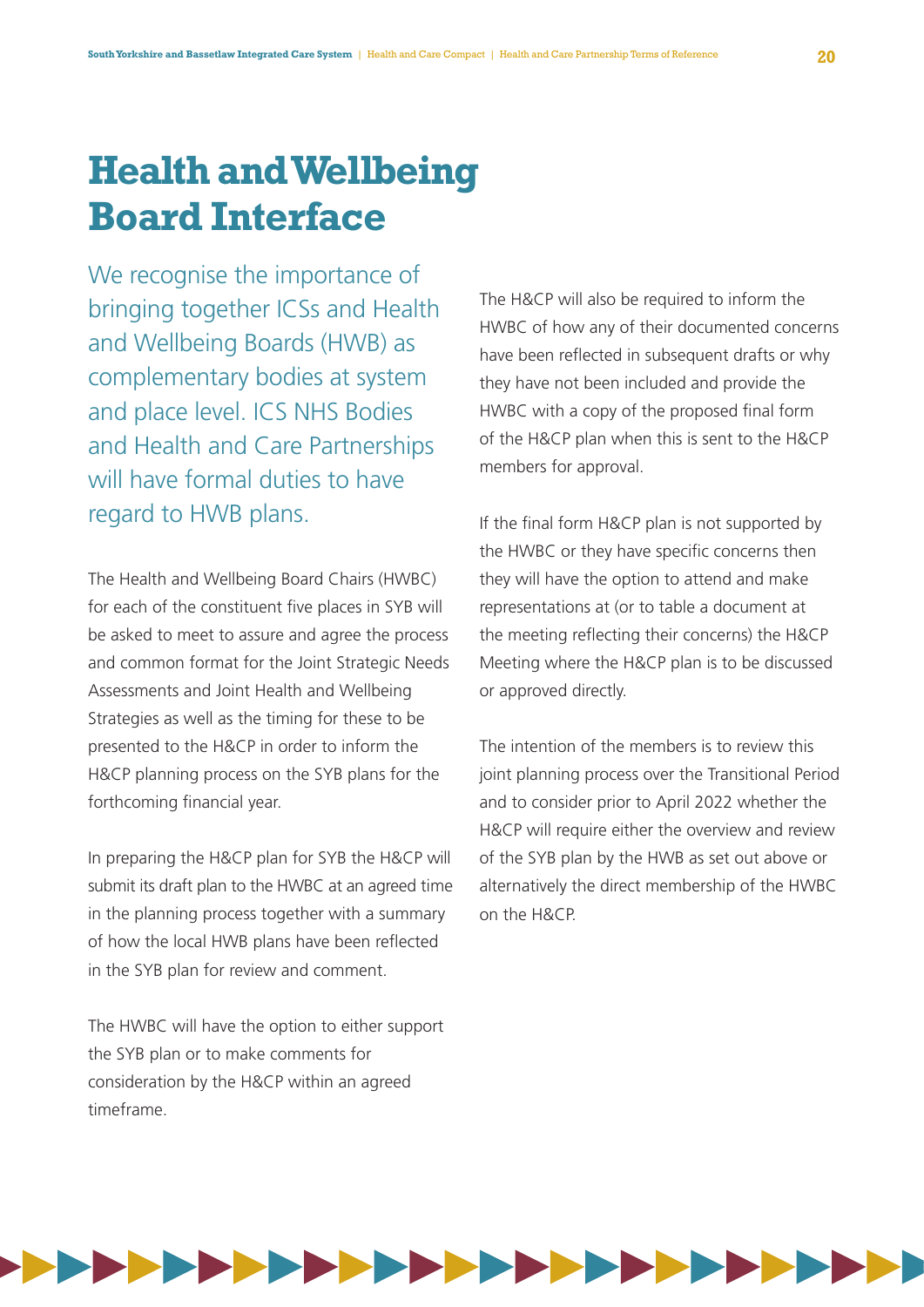# **Membership**

### The H&CP will exercise its role in relation to the SYB ICS region.

#### **Geographical scope**

In the Transitional Phase it is acknowledged there will initially be a wider membership of the Health and Care Partnership (H&CP) building on places and recognising the current statutory framework including and up to April 2022. In the Transitional Phase the H&CP will facilitate the development of the H&CP to take on its statutory form and a refresh of the membership will take place following Department of Health and Social Care (DHSC) guidance expected in June/July. Membership will be reviewed in the light of this guidance and other local discussions in SYB, for example any other emerging provider collaboratives. At the same time, a small steering group will work to the Partnership in the transition year. In addition, the H&CP will engage Health and Wellbeing Boards to seek their views on how they wish to work with the H&CP in their respective statutory roles. We would seek to rotate the meeting in Local Authority premises where live streaming would be available and local people could attend. Meetings will be expertly facilitated, well-organised and with the opportunity for places to exchange ideas and all partners to agree on major system priority programmes. The H&CP will hold four meetings per year, with the possibility of two of the meetings having extended membership and

the format adapted to facilitate 1) input to the SYB strategic plan and priorities and 2) reviewing delivery against the plan and priorities.

The initial membership of the H&CP in the Transitional Phase will comprise of:

a) Six nominations from each place, representing the views of commissioners and providers in each of our five places (30)

Nominations must include:

- Two nominations from the Local Authorities; Chief Executive and Director of Public Health
- Two nominations from CCGs, recognising the clinical leadership of these organisations; Clinical Chair and Accountable Officer
- GP Primary Care Collaborative representative for place (may take a few months to get in place)\*
- One nomination from other Providers
- b) Provider collaboratives (6)

A Chair and Chief Executive from each provider collaborative:

- SYB Primary Care Programme Director and Community Pharmacy Representative\*
- Mental Health Collaborative
- Acute Provider Collaborative

\*NB primary care structures are still emerging.

![](_page_20_Figure_20.jpeg)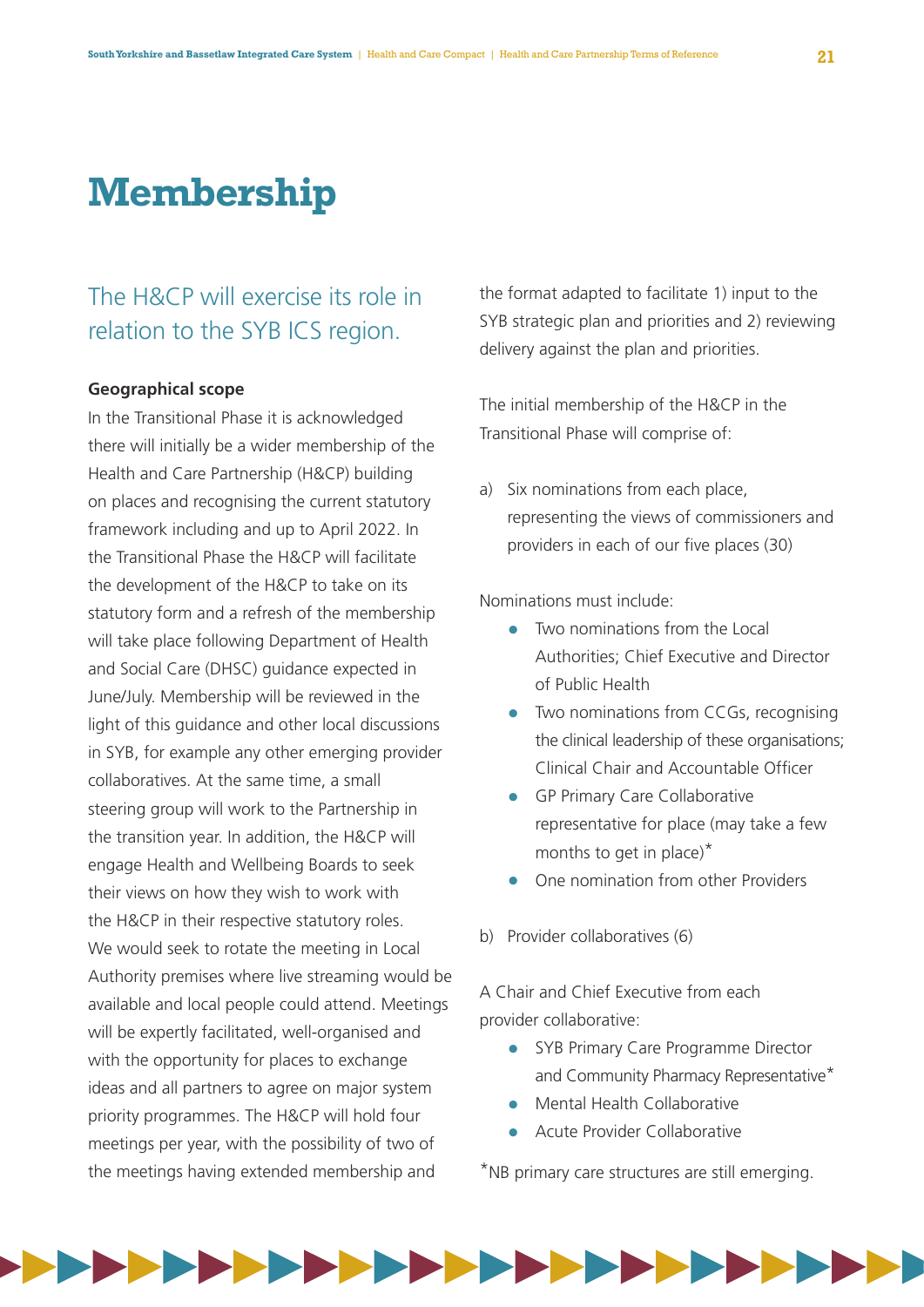- c) Yorkshire Ambulance Service and East Midlands Ambulance Service (2) A Chair or Chief Executive nomination
- d) South Yorkshire Housing Association (1) A Chair or Chief Executive nomination
- e) Voluntary, Community, Faith and Social Enterprise Sector (1)
	- One nomination representing voluntary, community, faith and social enterprise sector for SYB
- f) Clinical and professional representation (4)
	- One nomination representing adult social care for SYB
	- One nomination representing children, young people and families
	- One nomination representing Nursing and Midwifery for SYB
	- One nomination representing Allied Health Professionals for SYB
- g) Health Education England
	- One nomination representing

Health Education England for SYB

- h) Healthwatch (1)
	- One nomination representing Healthwatch for SYB
- i) Strategic commissioning (2)
	- Clinical Chair Joint Committee of Clinical Commissioning Groups NB Will also be a current CCG Clinical Chair
	- One nomination representing NHS England specialised commissioning
- j) South Yorkshire Combined Authority (1)
	- One nomination representing Sheffield City Region Combined Authority
- k) ICS system seven nominations from SYB system to be determined by the ICS lead. (7)

Nominations must include:

- ICS chair designate
- ICS chief executive designate
- ICS chief operating officer
- ICS medical director
- ICS digital lead (SRO)
- ICS finance director

Lay member/Non Executive representatives of ICS programme priorities to include (for example) Equality, Diversity and Inclusion and public and patient involvement leads.

![](_page_21_Figure_30.jpeg)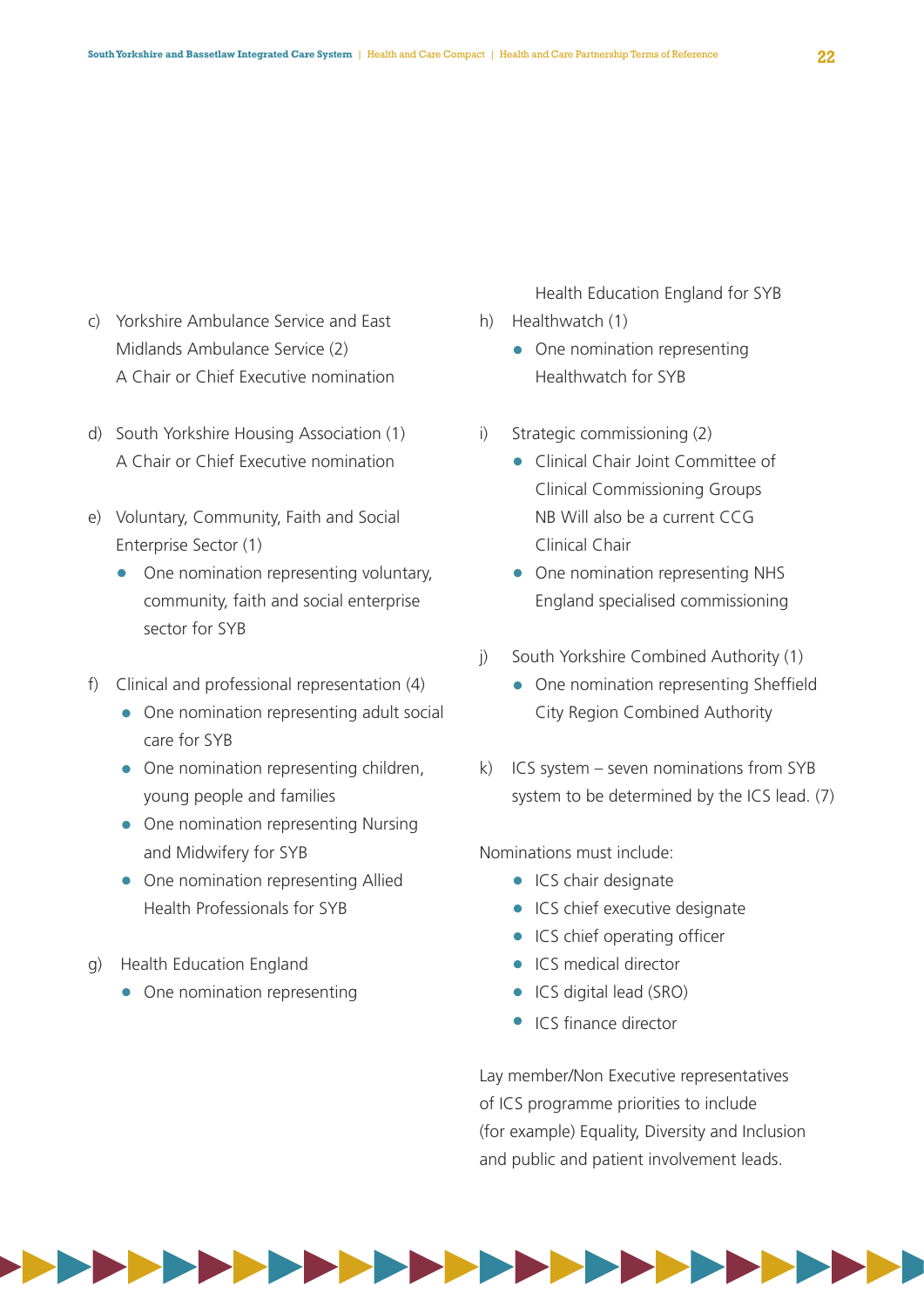# **Meetings**

### The H&CP will operate in accordance with the SYB ICS Standing Orders.

The Chair may agree that members may participate in meetings by means of telephone, video or computer link or other live and uninterrupted conferencing facilities provided every member is able to be heard by every other member. Participation in a meeting in this manner shall constitute presence in person at such meeting.

The Chair may determine that the H&CP needs to meet on an urgent basis, in which case the notice period shall be as specified by the Chair acting reasonably. Urgent meetings may be held virtually, using any of the means specified above.

Secretariat support for the H&CP will be provided by the SYB ICS Programme Office hosted by NHS Sheffield CCG.

#### **Quorum**

The H&CP is considered quorate if there are representatives from each Place and the ICS Chair or lead are present along with at least two other system leadership members.

#### **ICS Assembly Forum**

The H&CP may opt to form an additional Assembly Forum sub-group of the H&CP which will have wider membership of organisations involved in health and care across SYB in order to allow them to participate in, influence and inform the work of the H&CP. The H&CP may decide on the terms of reference as well as how it will report to and receive input from the Assembly Forum.

#### **Conflicts of interest**

Members will ensure that they comply with the SYB ICS conflicts of interest policy and with their own host organisational requirements. Members will be transparent about any interest their organisation has in matters being discussed by the H&CP.

Registers of interest will be maintained for the H&CP and members are required to declare any interests annually, as well as on an ad-hoc basis as any should arise or become relevant in the context of their role on the H&CP.

#### **Decision-Making**

For the Transitional Phase the decision making is based on the consensus of the H&CP group and each member agrees to work together to seek to find agreement in accordance with the Values and Principles set out in the Compact.

![](_page_22_Figure_15.jpeg)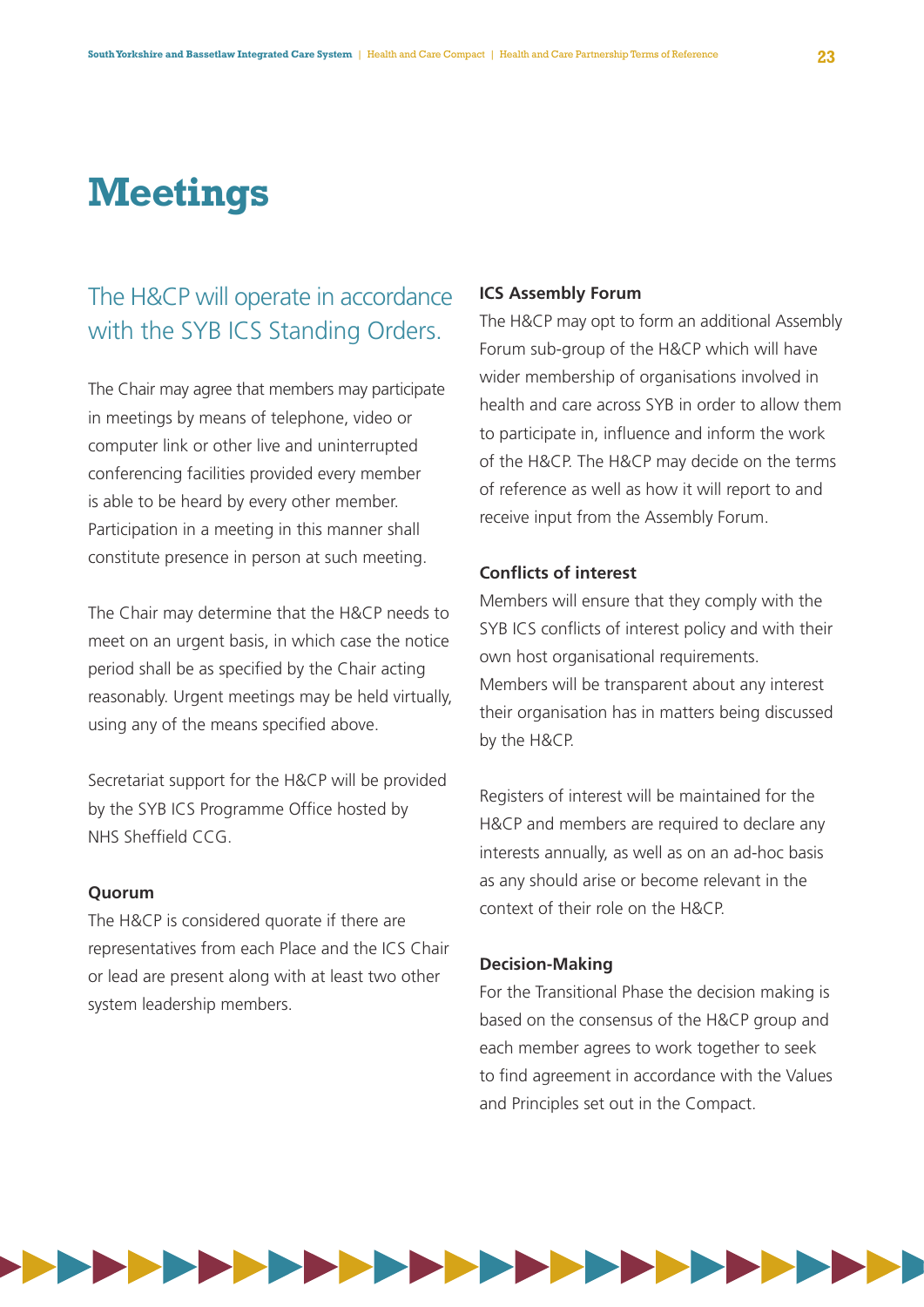It is acknowledged that the members will in many instances be the representatives for a wider group of organisations and will need to obtain approval from their appointing group on decisions in the H&CP. To assist in this members will be expected to communicate with their appointing groups prior to meetings and decisions of the H&CP in order to ensure that they are able to facilitate representation of their group in any discussions and decision making.

In the event that the members are unable to reach a consensus decision on a matter then they may refer this to dispute resolution whereby the matter will be discussed in a specific meeting of the H&CP to try to reach resolution working under the Values and Principles of the Compact. If consensus has not been reached following this meeting then the consent of not less than [90]% of the eligible representative members will be taken as the decision of the H&CP.]

From April 2022 together with the ICS NHS Body the H&CP will constitute the ICS. It is intended that from April 2022 that the H&CP will be able to take its own decisions regarding matters within its remit such as the setting of the H&CP Plan for the SYB ICS.

The ICS NHS Body may also then delegate parts of its role to the H&CP. This will be done in accordance with the ICS NHS Body governance rules and these Terms of Reference will be updated accordingly prior to April 2022.

#### **Frequency**

It is proposed that the H&CP meets between four and six times per year to coincide with key budgetary, planning and priority setting timetables and that two of these meetings are broadened out to include a wider membership and format which facilitates input to developing the wider system plan and priority setting and sharing of progress, innovation, learning and best practice.

#### **Deputies**

Members will nominate deputies to attend on their behalf when they are unable to do so. Deputies should only be asked to attend a meeting in exceptional circumstances.

#### **Public meetings**

The members intend that the formal meetings of the H&CP from the end of the Transitional Phase shall be open to members of the public and that notice of these meetings will be provided via the ICS website. Members of the public may be excluded from a meeting for special reasons.

Where providing a record of a public meeting the H&CP minutes shall be made available to the public.

![](_page_23_Figure_13.jpeg)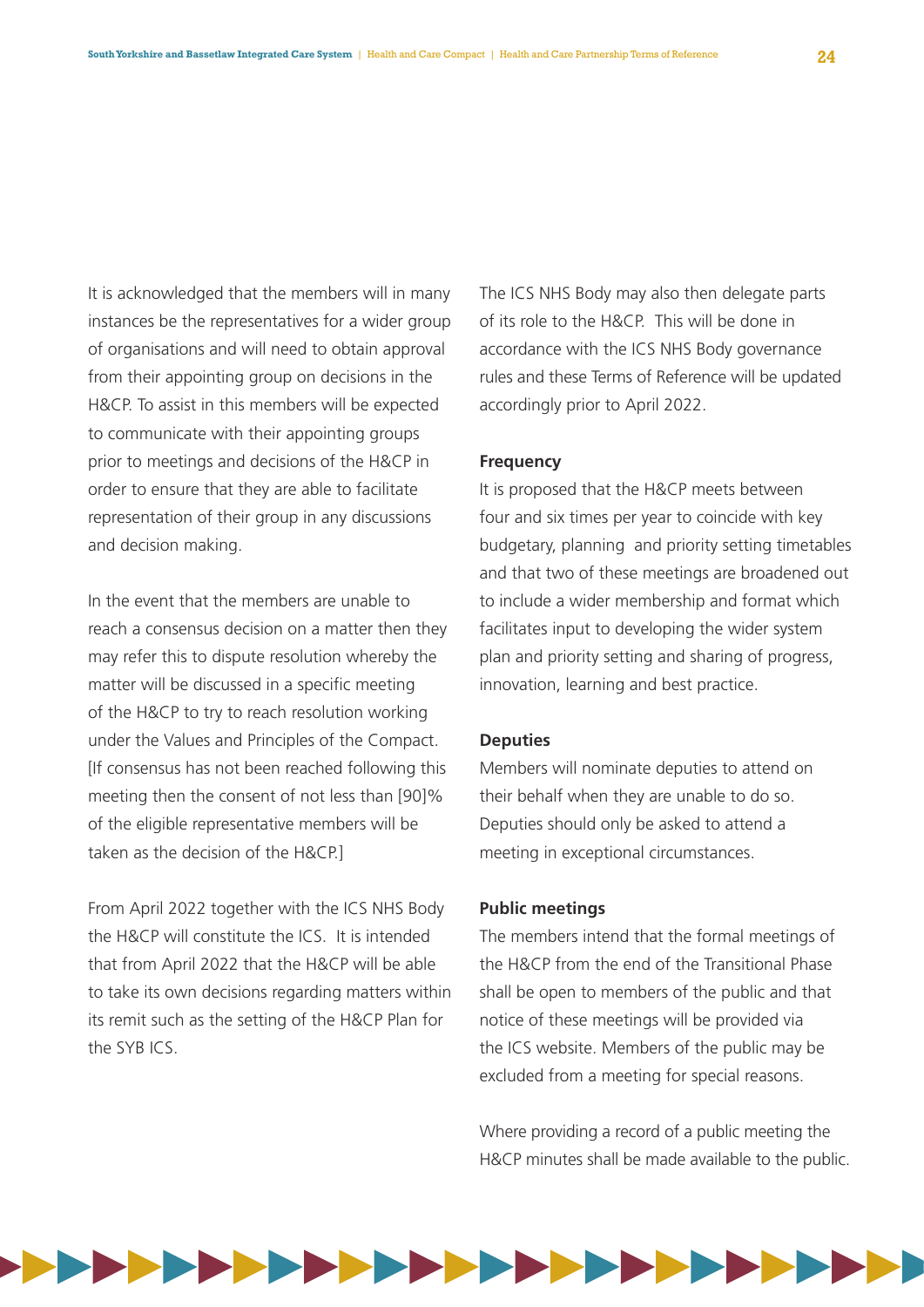# **Accountability and reporting**

**In the Transitional Phase** the H&CP will report on its work and the delivery of the H&CP plan into the Health Executive Group and transitional ICS Executive and members will be expected to ensure that the work of the H&CP is reported back into its member organisations directly.

From April 2022 the H&CP will form part of the statutory NHS South Yorkshire and Bassetlaw Integrated Care System.

The H&CP will then report on its work and the delivery of the H&CP plan into the SYB ICS NHS Body and members will be expected to ensure that the work of the H&CP is reported into member organisations.

The H&CP will also publish its plan to address the systems' health, public health, and social care needs and make this available to the public by such routes as the H&CP shall determine.

### **Review**

These Terms of Reference will be reviewed after the draft Health and Care Bill is issued and following guidance on the structures for the ICS and thereafter on an annual basis from April 2022.

Reviewer Date of review

![](_page_24_Figure_10.jpeg)